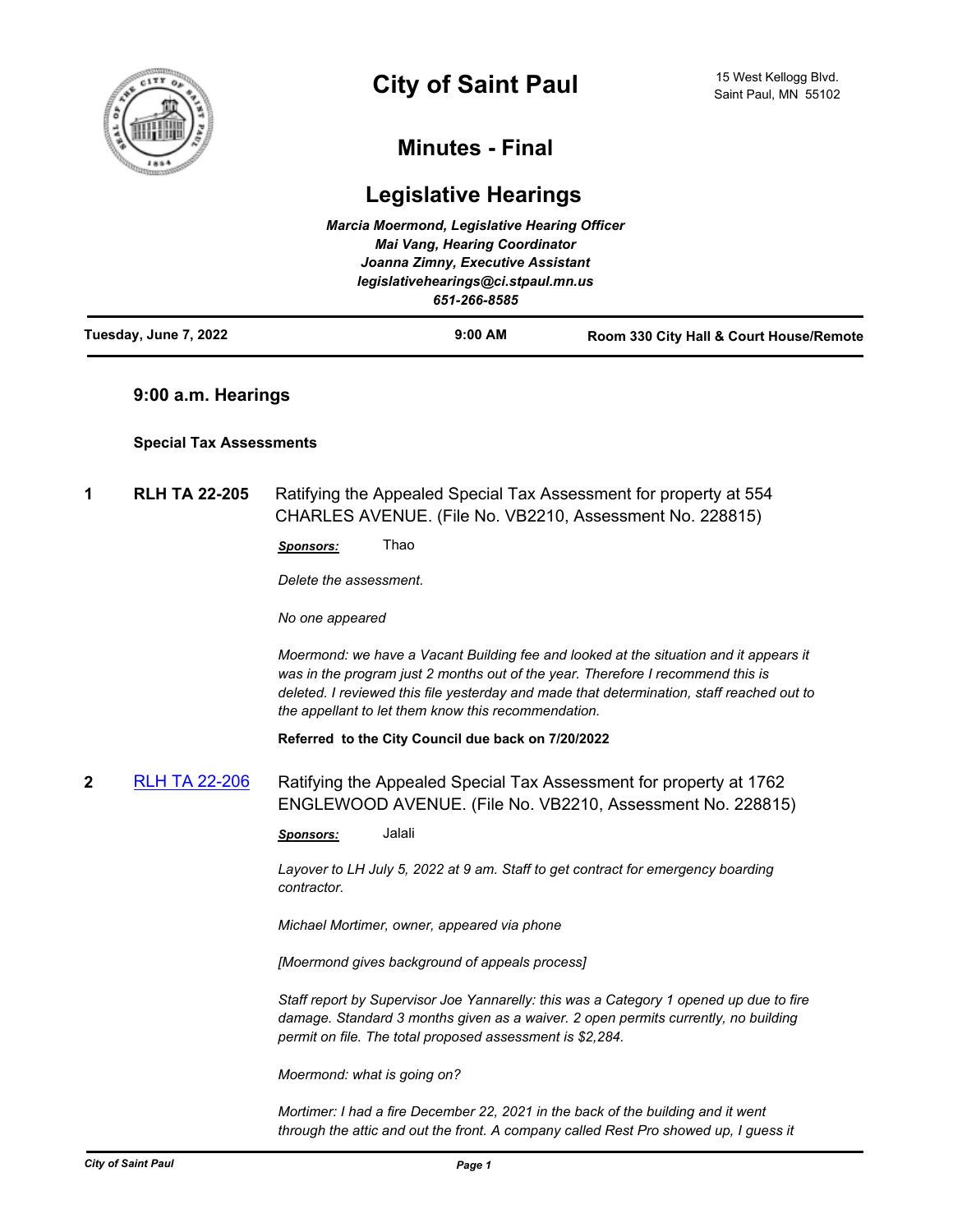was illegal for them to be there since the FD was still there. They basically told me we *do the City's work boarding things. He told me not to talk to anyone else because everyone else was basically bad. I was kind of in a bad way, my son died in the fire. I*  found out about that about the time all the stuff went on. I signed up with these people, *they had this yellow sheet. I understand they aren't even supposed to be there. It says emergency services on the sheet. I've consulted a lawyer; it was for things supposed to be done that day and maybe the next month. They have a contract with the City—*

*Moermond: just to slow you down. Today we aren't talking about the boarding, though I'm concerned about what I'm hearing and want to talk more. Today we are talking about the fee for being in the registered Vacant Building program. The Council ratified that boarding fee May 18. Based on this conversation I can ask the Council to send that back and have us look at it separately. Right now it is on your taxes so we need to hit the restart button on that. Things you are saying are concerning and Mr. Yannarelly works with that every day so we can get a good staff report on that. The Vacant Building fee we are talking about, all buildings vacant like yours have this fee. Once the permits are closed you are out of the program. I normally ask how much longer you'll need to get it back online. Have you talked to your insurance about the Vacant Building fee? Thinking about that, where are you at with your insurance and repairs?*

*Mortimer: the insurance company has been reasonably good, but they depreciate everything so I had \$366,000 worth of insurance on the building and they've given me a couple hundred thousand dollars in the bank with my loan company. I dispute this Vacant Building thing. I've been there every day working. The only reason it is in this situation is because this Rest Pro company couldn't get enough money to make it worth their while to work on the building. They destroyed the building; they went in and demolished every wall and tore out the apartments that weren't even touched by the fire. Apartments 1, 2, and 3 were in good shape according to the Fire Department. I had 3 tenants who said they could stay.* 

*Moermond: I'm going to ask you to pause, because need information I'm lacking to have this conversation. I want you to have this information as well. I think we need a complete fire report. Which apartments were condemned as a result of the fire and then what is going on with Rest Pro.? I'm not sure what they billed to the City, which would have been closing up the building, but if they are billing you for other work that's a separate type of deal.*

*Mortimer: I understand what you're saying, I don't understand how a company came in. Your people were there 2 hours after the fire started and putting condemned on the front door and turning off water and gas. Who makes those calls? I don't understand.*

*Moermond: we can talk about that; I don't know who issued those orders and I don't know how it connects to Rest Pro. I need to pause this part of the conversation so we can get that background information on who played what role. I want to delay our conversation. Mr. Yannarelly, can you pull things together in 2 weeks, or do you need four?* 

*Yannarelly: 2 weeks is fine. Again, there is a separation between Rest Pro doing a specific work for City Fire and Police departments and the business who sends someone there to solicit a service because they know something is going on.*

*Moermond: and I'm concerned about that because it may be a contract issue. What kind of timeline are we getting from the Fire Department in getting fire reports?*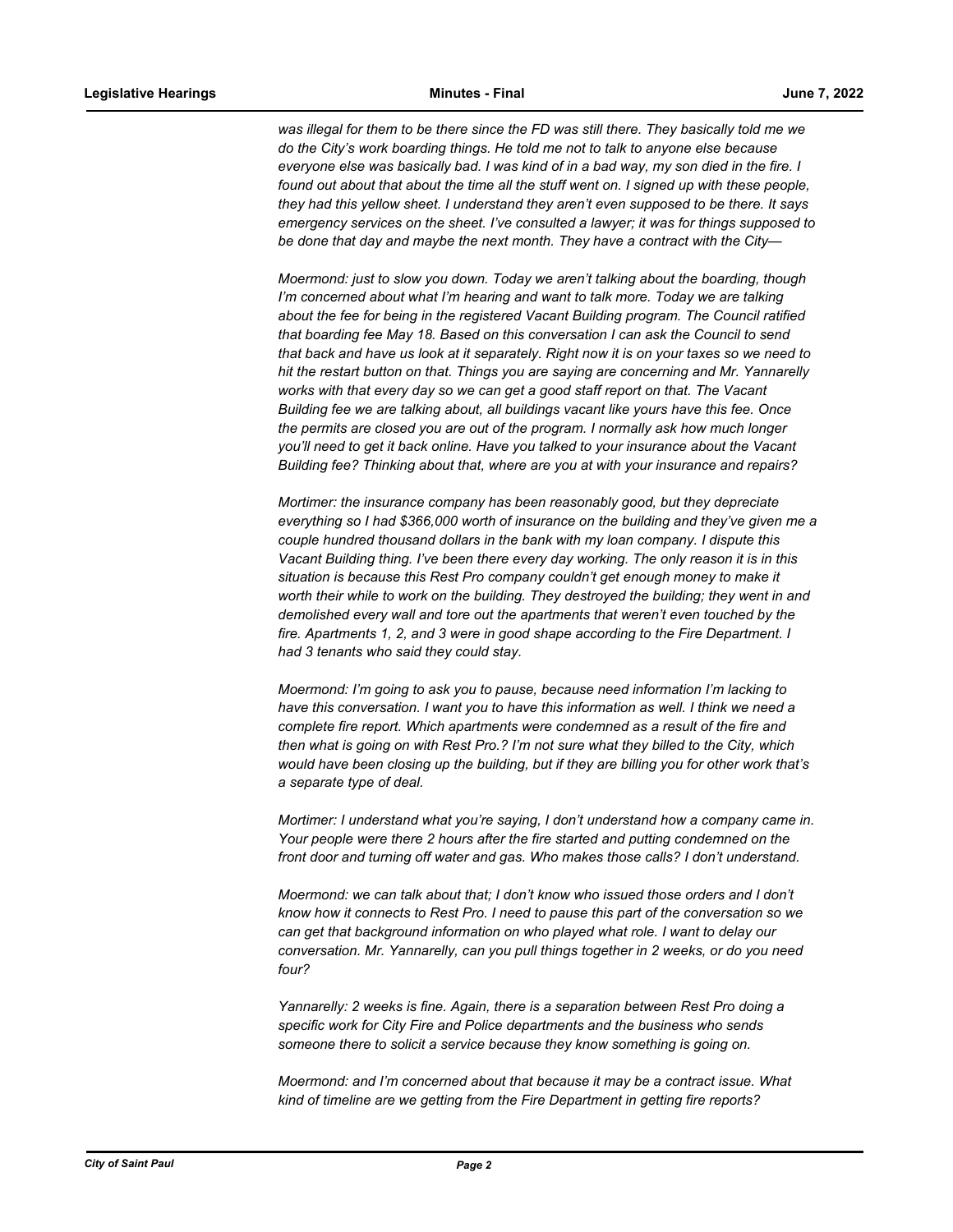*Vang: I usually get it pretty fast when staff is in.* 

*Mortimer: I can have the fire report on your desk in an hour.*

*Moermond: no, that's fine.* 

*Yannarelly: there's also an official condemnation by James Perucca.*

*Mortimer: when was that issued?*

*Yannarelly: December 27.*

*Mortimer: but the sign went up an hour after I got there.* 

*Moermond: and I wish you could have this conversation now but I need that information before we do that. I'm going to continue this matter to July 5, between 9 and 10:30. By that time we should have the documents sent to you by US Mail so you have them. I'm sorry we couldn't talk about that today. You will be in the Vacant Building program until you can reoccupy the property. We can talk about that timeline in July as well.* 

*Mortimer: okay. If the City actually sent someone there that was knowledgeable of*  what was going on, and actually looked at it. Two of my ex-tenants were there the other *day and couldn't believe how much damage was done by Rest Pro. I've had contractors in and one guy said they charged me \$75,000 and they did \$100,000 worth of damage to get the insurance money.* 

*Moermond: and we're going to look at this from the City's side. Continue to move forward on fixing the building. All I have on my agenda is this Vacant Building fee. I don't have information about the boarding or condemnation. Mr. Yannarelly?*

*Yannarelly: did you engage Rest Pro in an outside matter other than what the Fire Department requested?*

*Mortimer: right at 10:30 am when all the Fire Department was still there.*

*Yannarelly: I just want to make sure; they're going to tell me you signed a contract—*

*Mortimer: no, I signed nothing. I asked the man from Rest Pro. I was in a bad way, I admit that. The kid died in the fire. February the guy, Tony, was there from Rest Pro and said we have to tear out the whole building because the insurance company wants us too. My tenant walked around there and he called St. Paul Fire Department and they happened to be on Fairview and university and they were there in 2 minutes. They broke the window and put a hose through the window and the fireman said he killed the fire in 2 minutes.* 

*Moermond: I need better information. I'm not sure where we are going. I'm glad you've given some background and we will sort through this best we can. Some may involve the City public interest but it sounds like you may have a private matter as well. We'll talk more on July 5 and I wish to express my sincere condolences on the loss of your son.*

**Laid Over to the Legislative Hearings due back on 7/5/2022**

**3 RLH TA 22-199** Ratifying the Appealed Special Tax Assessment for property at 970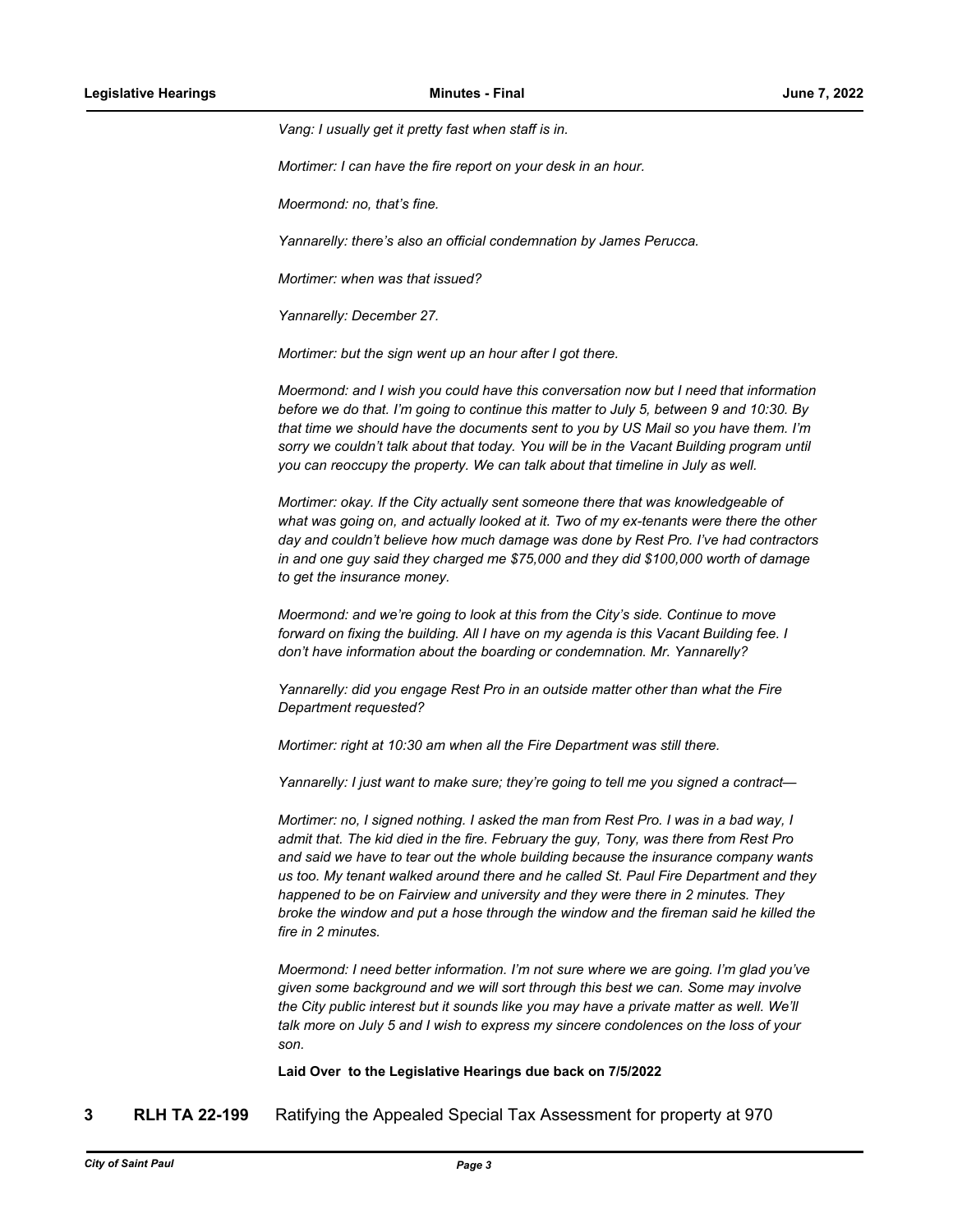#### REANEY AVENUE. (File No. VB2210, Assessment No. 228815)

**Sponsors:** Prince

*Delete the assessment.* 

*No one appeared*

*Moermond: in reviewing the file yesterday we noticed the Vacant Building fee covers just barely 2 months of the 12, which would be covered in any waiver. I'll recommend this assessment is deleted. The property representative has been contacted and knows the recommendation.*

**Referred to the City Council due back on 7/20/2022**

**4 RLH TA 22-212** Ratifying the Appealed Special Tax Assessment for property at 617 SIMS AVENUE. (File No. VB2210, Assessment No. 228815)

*Sponsors:* Yang

*Delete the assessment.* 

*Bill Neuman, Neumann & Associates insurance, appeared via phone*

*Katelyn Laska, ICC contractor, appeared via phone*

*[Moermond gives background of appeals process]*

*Staff report by Supervisor Joe Yannarelly: this property entered the Vacant Building program after a fire August 5. Was given a 90 day waiver. Given an additional 90 day November 19 due to progress. It was closed as rehabbed June 2, 2022. There are notes there was problems in closing some of the permits and the owner states he lived there since February and desires a proration of the fee. The proposed assessment is \$2,284.* 

*Moermond: I am satisfied with what you've reported. Ms. Laska, Mr. Neuman, do you want to talk about why you are appealing?*

*Laska: I know I have sent in that Vacant Building form for Mr. Lundeen on August 18, 2021. I did put on there that due to severity of the fire we would take more than 90 days to be completed. I wasn't notified that did not pass.*

*Moermond: and I'm looking, this is frustrating from your perspective. There is an error from DSI and it is this: first the Vacant Building was waived for a standard 90 days after a fire. After that it typically comes forward as an assessment we would work together on that. The waiver by staff, inappropriately, was granted November 19, 2021. Mr. Clint Zane gave correction orders on the property in February and bottom line is the miss is less than week between those orders and the expiration of the 90 day waiver. Further, they forwarded it through as a Vacant Building fee so I am recommending this is deleted.* 

*Laska: great, we appreciate it.*

**Referred to the City Council due back on 7/20/2022**

**5** [RLH TA 22-209](http://stpaul.legistar.com/gateway.aspx?m=l&id=/matter.aspx?key=41954) Ratifying the Appealed Special Tax Assessment for property at 1381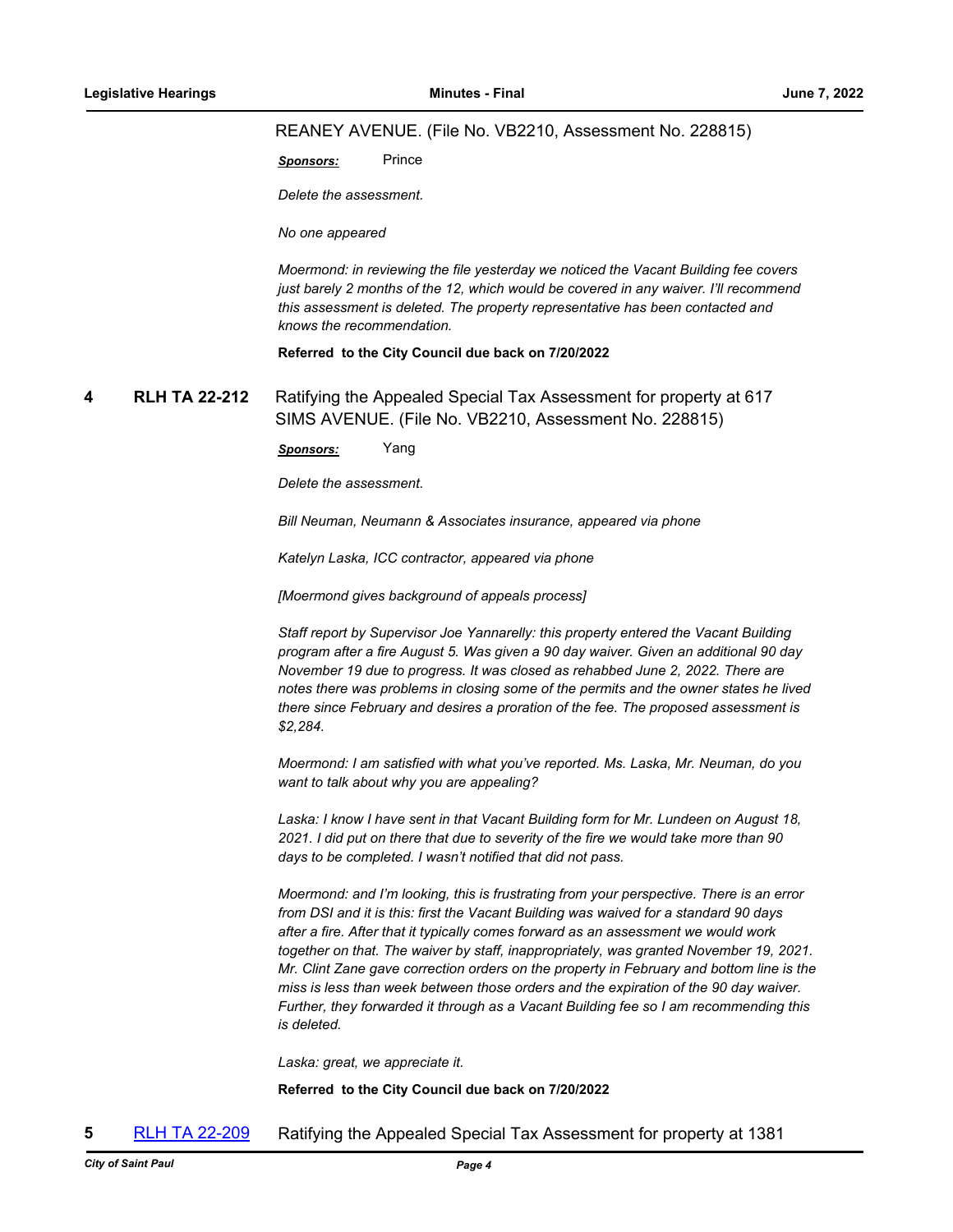## WHITE BEAR AVENUE NORTH. (File No. J2222A, Assessment No. 228524)

*Sponsors:* Yang

*Layover to LH June 21, 2022 at 9 am (unable to reach PO).* 

*No one appeared*

*Voicemail left at 10:05 am: this is Marcia Moermond from St. Paul City Council calling you about your appealed tax assessment for 1381 White Bear Avenue North. We'll try you back in 15 minutes.* 

*Voicemail left at 10:22 am: this is Marcia Moermond from St. Paul City Council calling you again about your appealed assessment on White Bear. Since we've been unable to reach you, we'll reschedule for 2 weeks out. Between 9 and 10:30 on June 21.*

**Laid Over to the Legislative Hearings due back on 6/21/2022**

## **10:00 a.m. Hearings**

#### **Special Tax Assessments**

**6** [RLH TA 22-187](http://stpaul.legistar.com/gateway.aspx?m=l&id=/matter.aspx?key=41781) Ratifying the Appealed Special Tax Assessment for property at 850 RANDOLPH AVENUE. File No. CRT2208, Assessment No. 228207

*Sponsors:* Noecker

*Reduce from \$520 to \$242.*

*No one appeared*

*Moermond: it looks like we don't have to call the owner, can you explain?*

*Supervisor Leanna Shaff it was an inspector error. It should have been approved with deficiencies rather than correction order. So we're recommending deletion of the reinspection fee as well as administrative fees. It should have only been \$242.* 

*Moermond: so from \$520 to \$242.*

**Referred to the City Council due back on 6/15/2022**

**7** [RLH TA 22-216](http://stpaul.legistar.com/gateway.aspx?m=l&id=/matter.aspx?key=41997) Ratifying the Appealed Special Tax Assessment for property at 1251-1253 BLAIR AVENUE. (File No. CRT2209, Assessment No. 228210)

*Sponsors:* Jalali

*Layover to July 5, 2022 at 10 am (unable to reach PO).* 

*No one appeared*

Voicemail left at 10:19 a.m.: this is Marcia Moermond from St. Paul City Council *calling you about an appealed assessment for 1251 Blair Avenue. We'll try you back in*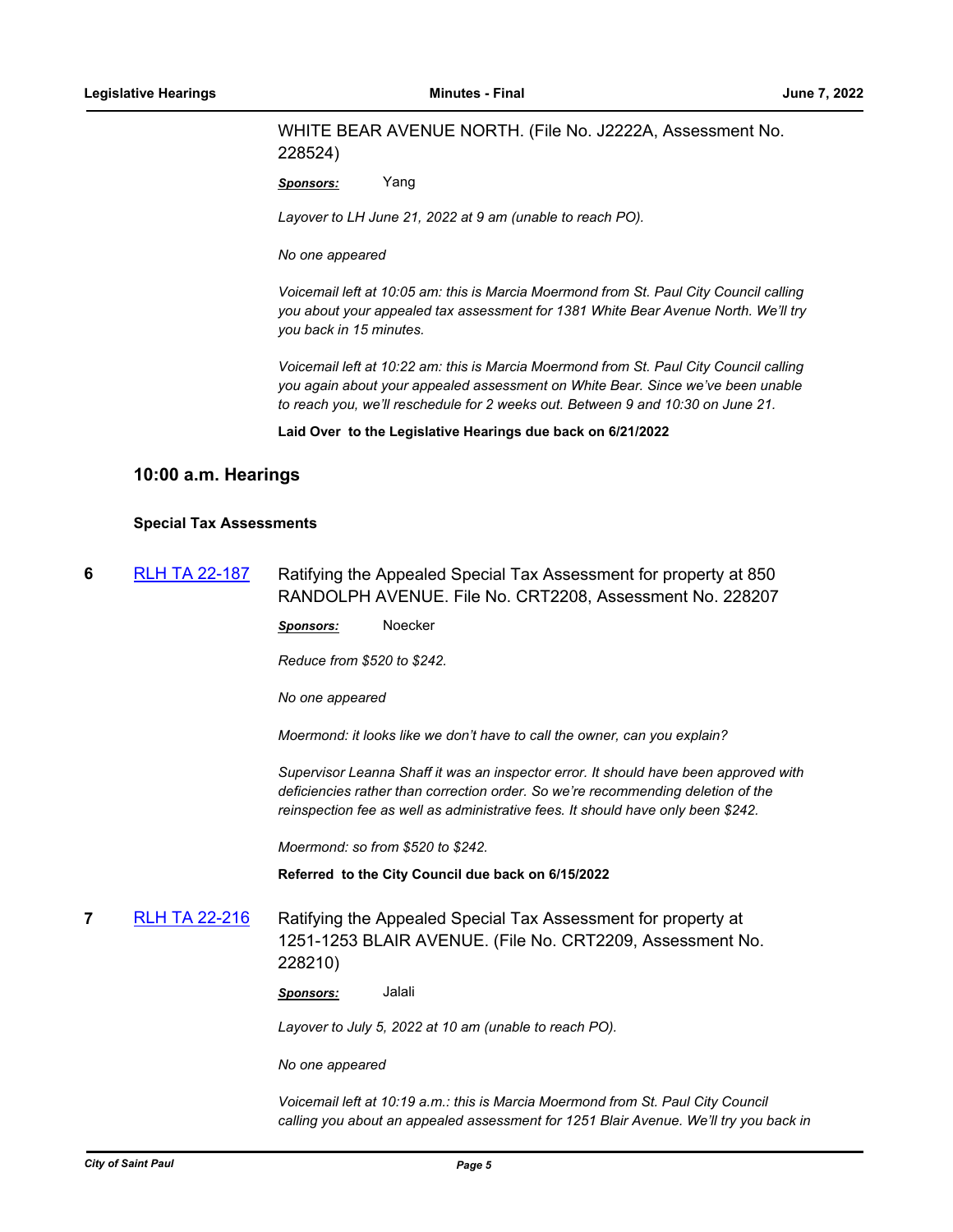*about 10 minutes.* 

*Voicemail left at 10:33 am: this is Marcia Moermond from St. Paul City Council trying to reach you again about your appealed assessment for 1251 Blair. We'll continue this and try you again since we've been unable to reach you. That will be July 5 between 10 and 11:30 that morning.*

**Laid Over to the Legislative Hearings due back on 7/5/2022**

**8 RLH TA 22-204** Ratifying the Appealed Special Tax Assessment for property at 251 KING STREET WEST. (File No. J2210E, Assessment No. 228311)

*Sponsors:* Noecker

*Continue PH to January 4, 2023. If no same or similar violations, delete the assessment.* 

*Christina Moran, tenant, appeared via phone*

*[Moermond gives background of appeals process]*

*Staff report by Supervisor Lisa Martin: a Summary Abatement Order was issued January 10, 2022 to remove snow and ice. We did reinspect January 12 and sent out a work crew January 18 and it was done by the owner. It did generate a fee for the crew to go out. Total assessment of \$157.*

*Moermond: so the work wasn't done on time, it is paying for the crew to go out and come back.* 

*Moran: I only got one letter form the City, it was less than 72 hours. I spoke to a lady at the desk when I called. Then I talked to the inspector, he said it snowed again, and told me it was taken care of and not to worry about it. I actually hired a company to come and do it. The 72 hours I had to do it; they didn't match up. I only got 1 letter. He told me not to worry about it, I confirmed nothing was going to happen. He said no, everything was ok. I didn't even worry about it; I took his word for it. Then I got the*  letter, and the letter went to the landlord and is hollering at me. The inspector told me it *was already generated before they saw it was done, and not to worry about it.* 

*Moermond: Ms. Martin, the snow fall chart says the snow fell that came before the January 10 order would have occurred January 5, a couple of inches. Then January 10 we sent orders. Rechecked January 12. The time period to do the work is almost nothing because it is supposed to be clear within 24 hours of the snowfall. Moran: right, but the only letter I got was the 10th. But it was done in that time frame.*

*Moermond: right. There was new snow on January 14, and that snow was 3.7". We have this history in 2020, were you a tenant?*

*Moran: yes, that's why I've been sure to keep on top of it, because I already paid one fine.* 

*Moermond: sure. I want it to be we don't have any issues, same as you. I want to create a carrot for that to happen. This will delay any potential assessment. If there are no same or similar violations through December 31, 2022 the assessment can be*  deleted. If nothing more happens this year the assessment will go away. Six months of *a clean record, keeping the lawn mower, picking up trash. No complaints.*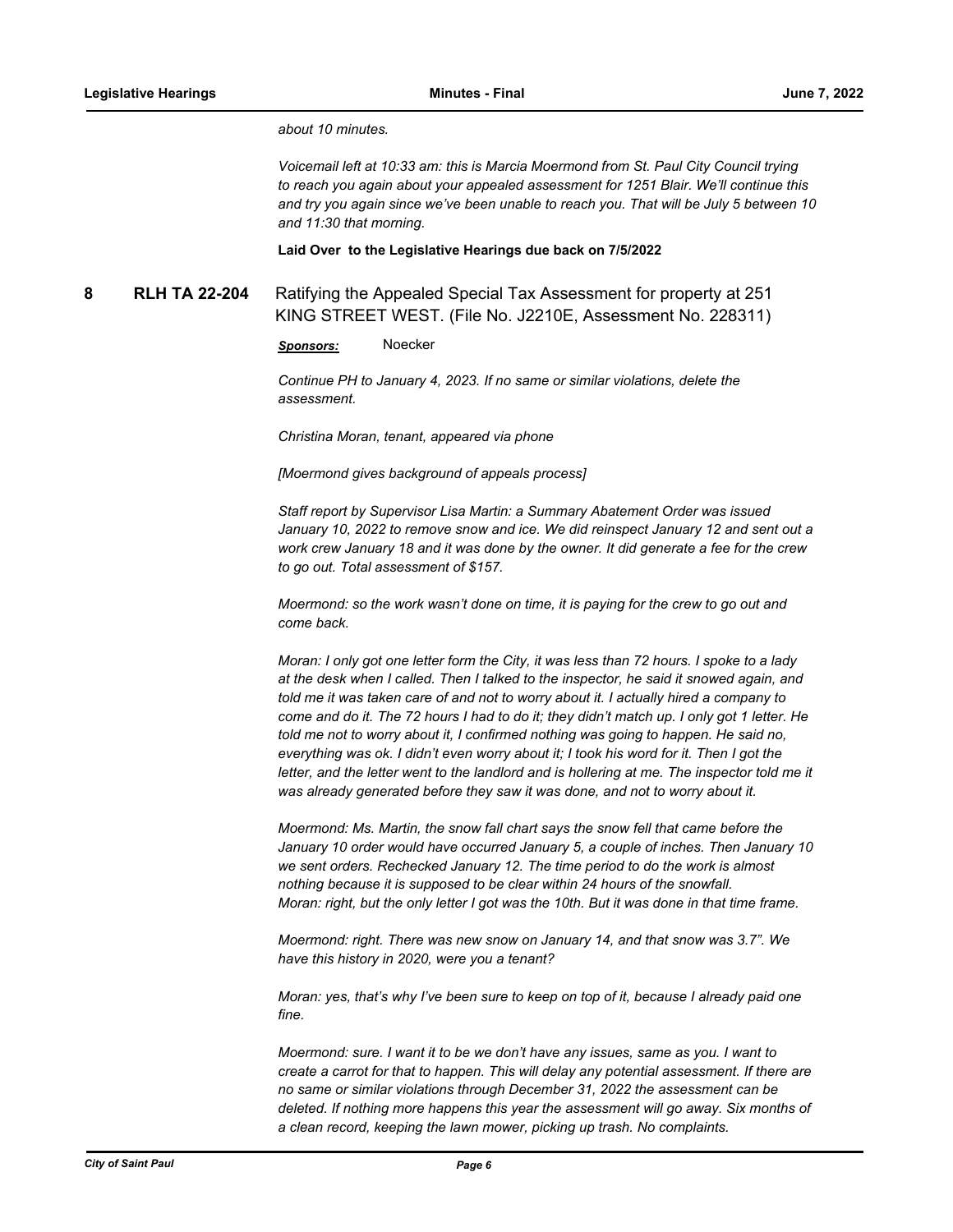*Moran: ok because I do have neighbors that don't like me.*

*Moermond: it is founded violations. If an inspector goes out and doesn't find anything that doesn't count. We'll ask them to look at this again January 4, 2023. Keep it shoveled, clean and mowed and this will go away.*

**Referred to the City Council due back on 7/20/2022**

**9 RLH TA 22-178** Ratifying the Appealed Special Tax Assessment for property at 16 MARYLAND AVENUE EAST. (File No. J2223A, Assessment No. 228525)

*Sponsors:* Brendmoen

*Approve the assessment.* 

*Yvonne Tillman, tenant, appeared via phone*

*[Moermond gives background of appeals process]*

*Staff report by Supervisor Lisa Martin: a notice to remove snow and ice from the sidewalk was sent to Christina Duong in Woodbury and occupant. Orders were sent February 8, 2022, compliance date of February 11, rechecked February 11. Work was done February 15 for a total proposed assessment of \$322.*

*Moermond: why are you appealing?* 

*Tillman: I shoveled my own walkway. The landlord sent me a text. The front was shoveled. The one day there was more ice and kind of warm, but then in started snowing. We had already shoveled and there was a big pile of leaves. I wondered where they came from. We had already shoveled. It was kind of warm and started snowing. Our neighbor helped us shovel. They didn't even shovel the sidewalk; they took a picture but they didn't do anything. I thought my neighbors to the right had cleaned the leaves into our yard. The leaves were because of the picture the people took, they didn't shovel anything, we did it.*

*Moermond: did you get the video of it?*

*Tillman: yeah I got the picture. The rest was nothing but ice.* 

*Moermond: the video shows it was the City crew that did the cleanup pretty clearly.*

*Tillman: it just shows they were there. It wasn't February 15 when the ice was like that.* 

*Moermond: I am looking at the evidence of the crew showing up, the video is dated, so are the photos. I understand there may have been—*

*Tillman: the video doesn't show them actually doing the work.*

*Moermond: the timing shows them arriving at 1:14 and the after video is at 1:24. That would mean in that ten minute period someone else did the cleanup. I don't think that's plausible. I'm going to recommend this is approved. You are welcome to testify further at Council.*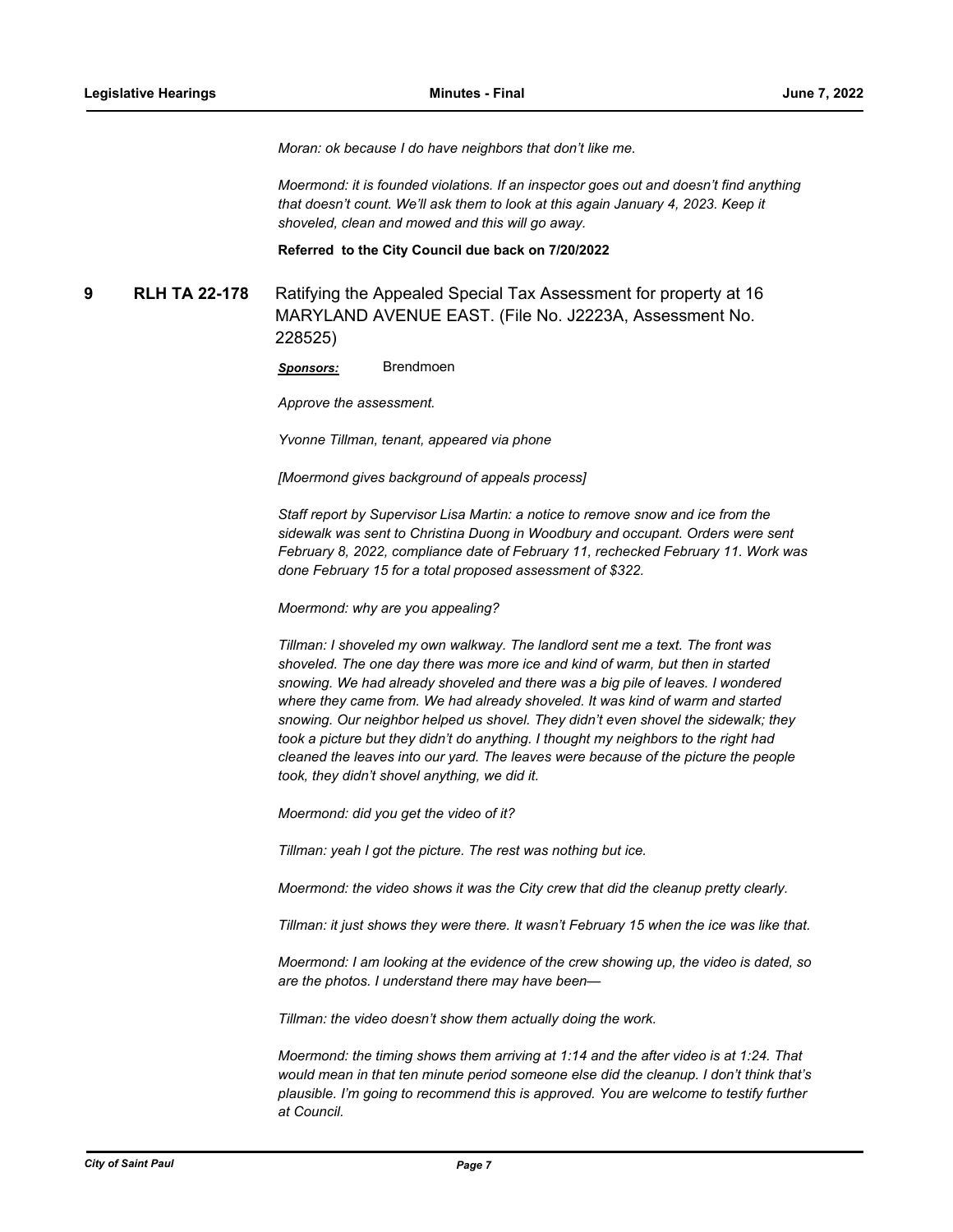*Tillman: once I submit the video showing they didn't do the work then what do I do?*

*Moermond: be sure the video is properly dated—*

*[Tillman hung up]*

#### **Referred to the City Council due back on 6/22/2022**

**10 RLH TA 22-197** Ratifying the Appealed Special Tax Assessment for property at 975 PALACE AVENUE. (File No. J2223A, Assessment No. 228525)

*Sponsors:* Noecker

*Continue PH to January 25, 2023. If no same or similar violations, delete the assessment. If there are violations reduce assessment from \$534 to \$100.* 

*Sheila Ogren, owner, appeared via phone*

*[Moermond gives background of appeals process]*

*Staff report by Supervisor Lisa Martin: February 4, 2022 we issued a Summary Abatement Order to owner and occupant at this property to remove cabinets, scrap wood and debris from around garage and rear of porch. Also a Vehicle abatement issued but was abated on reinspection. Total proposed assessment of \$534.* 

*Moermond: why are you appealing?* 

*Ogren: I have no problem doing what needs to be done and if I know it needs to be done. I never got any paper from the City other than the one I called on. I got it the day I called the inspector, 4 days passed when it was supposed to be picked up. I called the inspector that night and left a message saying I'd take care of it. I didn't expect anyone to come at 6 am. That was the only paper I ever got, and it was already 4 days passed deadline. I called that inspector for a week trying to get an explanation, because I left that Voicemail and they still came out. It took me a week just to get ahold of him. He said he was out of the office and it was already in motion and he couldn't have stopped it regardless. I never knew any of these previous ones. I didn't find that out until it was already done and passed when you brought it up at the hearing. Had something been put on my door, called, emailed, someone told me in some way it would have been done. To be named a nuisance house I find very offense. Then to say that and say the things she said in the last hearing. All you send is one notice and I didn't get that and was basically called a liar. Then she decided to try and tell me I can't take care of my own property. It came across as a threat, considering what I've seen. I've been a property manager for 23 years. I know what needs to happen, and what I have to do when I get notice. Every inspection I've ever given they put it on the door and mail it out and give a second notice. I never even got a first notice. Then I get these allegations and labels.*

*Moermond: are you the owner occupant here?* 

*Ogren: I am the owner of this house. I live here. Previously I was a property manager. The point I'm trying to make if I had notice in any form, I would have done it. I didn't get anything. I didn't know about it until after I got the bill.* 

*Moermond: you're bringing up a variety of things. I was the one in the hearing last time. That case I said if there were no same or similar violations through September 20 I*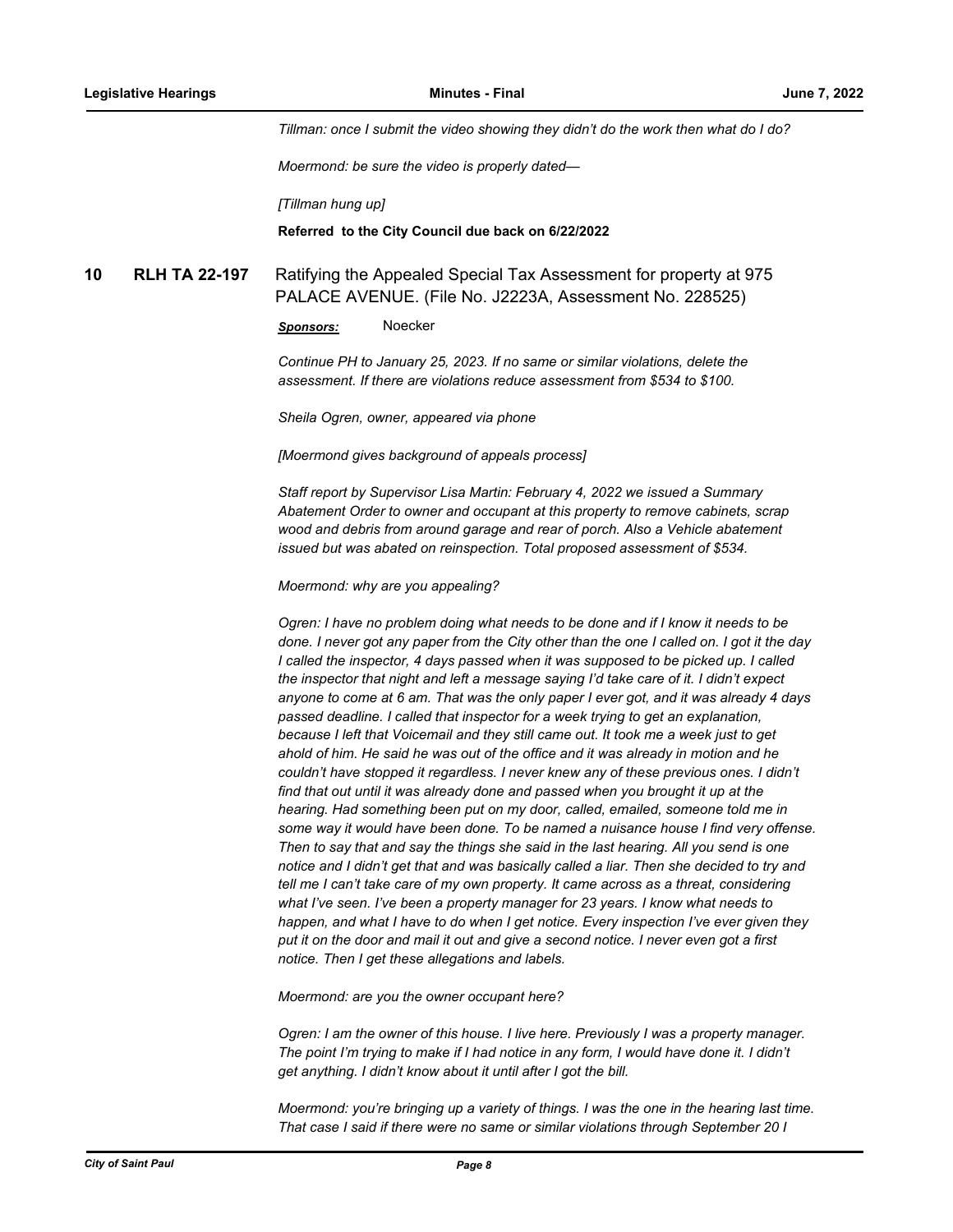*would recommend the assessment was reduced by half and made payable by 2 years. That hearing occurred one month after this cleanup. It appears to me the orders were mailed on February 4. I'm hearing you didn't receive them until the day of the deadline, at which point you called the inspector?*

*Ogren: no, the deadline was four days prior. Then they were sending someone out on that next day. I never even got the notice until the day prior. I definitely have copies of my records.*

*Moermond: the orders are dated February 4 with 10 days granted to take care of it. I'm gathering you didn't open the mail—*

*Ogren: you did this to me last time. You overtalked me last time and made allegations. If you're going to do that allow me to speak on my own behalf. I live at home. I am home 24/7. I get my mail every day. I open my mail every day. The allegation I got it and just didn't open it, it isn't me. For you to tell me I got my mail and ignored it, please stop making that allegation. You don't have the authority to call me a liar or make allegations that are not true. I'm very offended after that last call.*

*Moermond: I am trying to restate what I'm hearing and turn it back to you. I have experience with these situation and exploring the possibilities. I may have indicated it*  was a nuisance abatement order. I have careful minutes. That is what we are looking *at again today. It isn't a label; it is a passing condition that can be rectified. You are saying US mail didn't arrive February 18, or maybe the 17th, since you said you left a message.* 

*Ogren: ma'am there is obviously a lag here, I interrupted because there was a pause.* 

*Moermond: so you left a Voicemail February 17, which is 3 days after the deadline in his books. He would have sent the orders to the cleanup crew at that point. So he is right, the train left the station in that case. So we will work with you again. I can see in the records there hasn't been anything since we spoke a couple months ago which is what I like to see. The City's obligation under code is to provide notice via US mail. It would be great if the City had the capability to call or send emails. Where do we go from here? A crew did show up, a crew did do the work, I did hear you didn't get the mail. I think you go the message in spades about the exterior maintenance code. this is scheduled to go to Council June 22, and I'm going to ask them to continue it for six months which brings us to January 15, 2023. If there are no same or similar violations I will recommend it gets deleted entirely. I am concerned about the US mail situation. If there is a violation you would owe \$100 for the cleanup on February 18. You can contest this recommendation at Council on June 22.* 

*Ogren: that would be great. Can I say something? How do I go about fighting this on a different thing? You say they met their legal obligation. They should leave a card or post notice that they were traipsing around my yard. Then I would know someone was here and had to meet some requirement. People should give notice by mail and if it isn't responded to there should be a second or final notice. Rather than saying oh hey, someone comes and removes things people were going to keep. You took 2 of my husband's work benches. Something the previous owner built that we were going to honor him by keeping. You saying you gave proper notice is wrong.* 

*Moermond: you can submit additional information; we can send an email and you can respond and comments are attached to the record. Also careful minutes are done that go in front of Council.*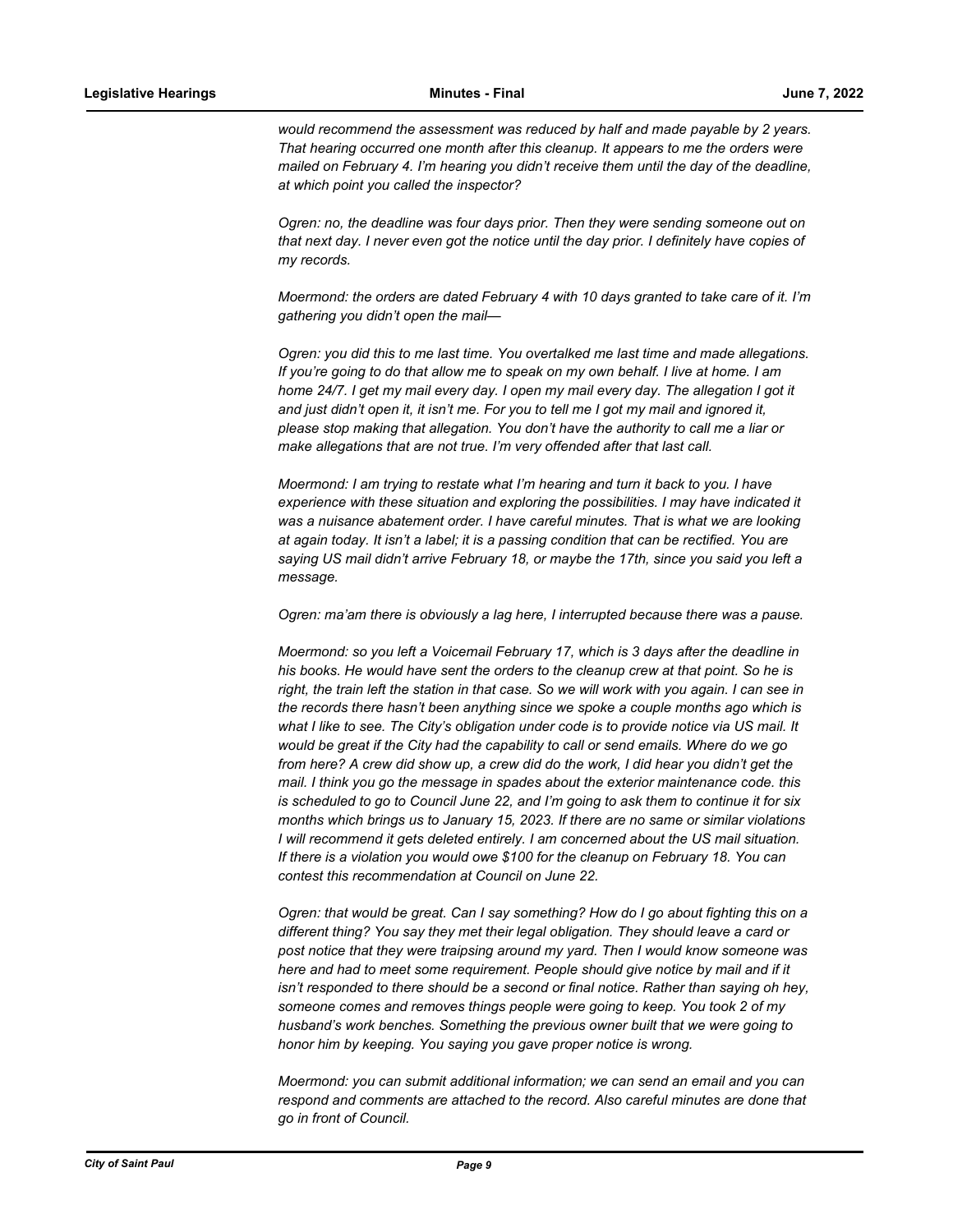*Ogren: I will do that. I am a woman of my word and take high pride in doing things I am supposed to. I wasn't given the chance and for you to name me as a nuisance property, I take that to heart. I am considering selling and moving away from St. Paul, I haven't even been here that long.* 

*Moermond: I hope the rest of your day improves and I do wish you well.*

**Referred to the City Council due back on 6/22/2022**

# **11** [RLH TA 22-200](http://stpaul.legistar.com/gateway.aspx?m=l&id=/matter.aspx?key=41878) Ratifying the Appealed Special Tax Assessment for property at 2121 REANEY AVENUE. (File No. J2208E, Assessment No. 228307)

**Sponsors:** Prince

*Layover to LH June 21, 2022 at 10 am (unable to reach PO).*

*Voicemail at 11:06 am: this is Marcia Moermond from St. Paul City Council calling you about your appealed tax assessment for 2121 Reaney Avenue. We'll try you again in 10 or 15 minutes.* 

*Voicemail at 11:12 am: this is Marcia Moermond from St. Paul City Council calling you again about your appealed assessment for 2121 Reaney. Since we were unable to reach you this morning, we'll continue this to June 21 to discuss this between 10 and 11:30 a.m.*

**Laid Over to the Legislative Hearings due back on 6/21/2022**

# **12 RLH TA 22-214** Ratifying the Appealed Special Tax Assessment for property at 880 CASE AVENUE. (File No. J2201V, Assessment No. 228000)

*Sponsors:* Yang

*Delete the assessment.* 

*Gabrielle Langeslay, owner, appeared via phone*

*[Moermond gives background of appeals process]*

*Staff report by Supervisor Lisa Martin: February 10, 2021 a Vehicle Abatement Order was issued for a pop up camper with no registration or tabs to either come into compliance or be removed by February 17. The vehicle was still there, some mail was returned. No forwarding. All orders before never were returned. Extensive history at this property. Total assessment of \$662.* 

*Langeslay: this wasn't my vehicle. I wasn't even aware this was there. With my disability I don't take out my trash or recycling, so didn't know it was there and I didn't even know whose it was.* 

*Moermond: and I see an extension cord coming from the vehicle. What did you think when you got this letter?*

*Langeslay: I didn't get this one. She writes me a letter every week. She said her goal is to condemn me. She has written me up for so many things. I can't afford these assessments. Her and the police have gotten together and both told me their only goal is to condemn my house. It is me and an autistic 12 year old. I have a son with brain*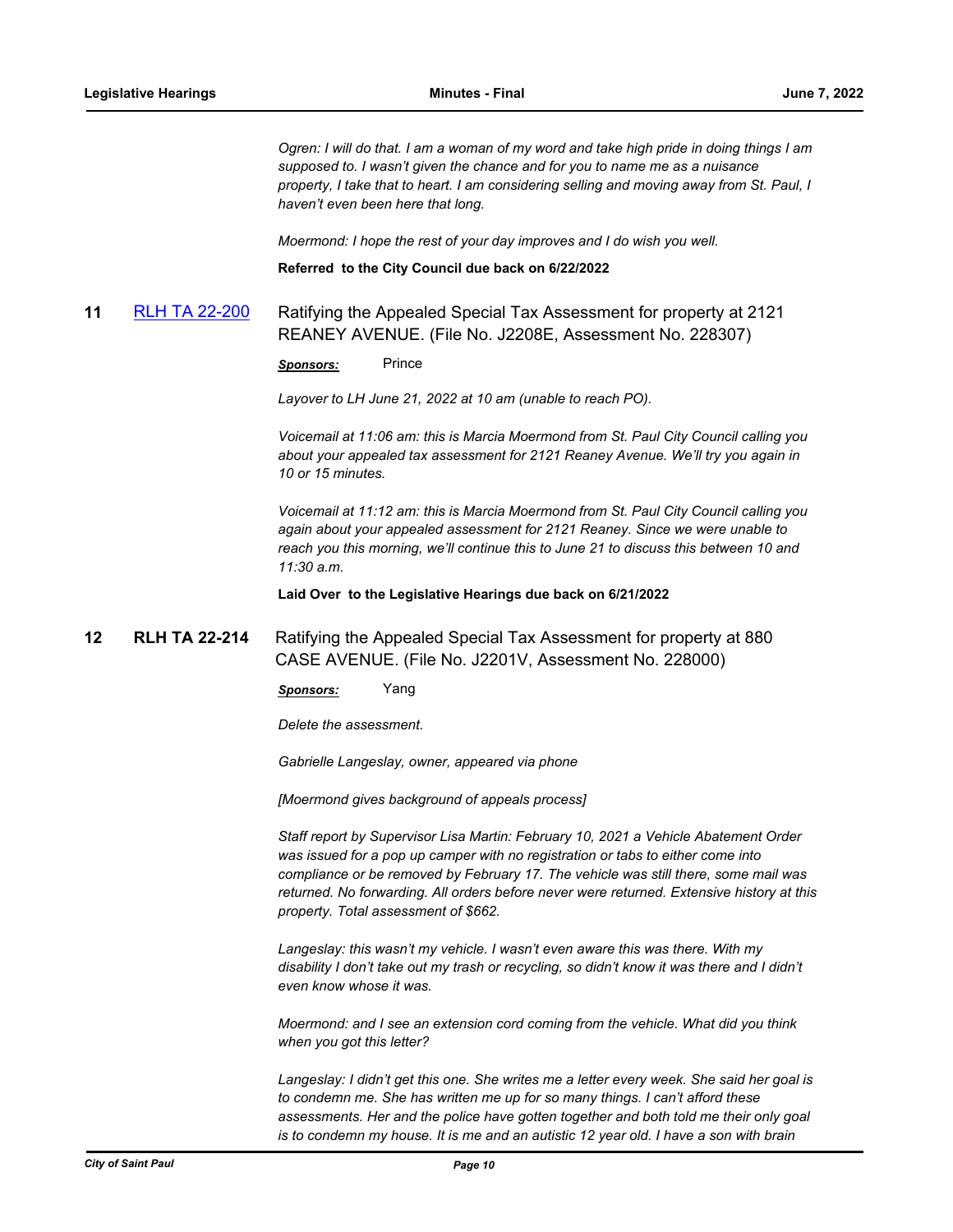*damage who is homeless. He does stuff while I'm sleeping and I come down and have to figure it out.*

*Moermond: it does appeal this camper means perhaps homeless people were using it. I am not sure given your circumstances—there was a cost for removing this camper. Because it was on your private property and you were notified.* 

*Langeslay: but I wasn't aware of it. I would have had a scrapper come take it.*

*Moermond: was mail returned Ms. Martin?*

*Martin: that is correct. But it does look like someone was living there.* 

*Moermond: and when it was returned did it have a yellow sticker with no forwarding address?*

*Martin: no, no forwarding address.*

*Langeslay: I'm still here. I don't know why they wouldn't deliver this.* 

*Moermond: and there's a note this is the first time orders were returned, and all the others went through.* 

*Martin: correct.*

*Moermond: you really need to figure out how you monitor your property. I don't know if you qualify for some assistance. Have you been told about the House Calls program?* 

*Langeslay: no.*

*Moermond: I'll have my office send out information about that program. You may qualify for some services, especially as you described the hoarding situation with your son. They may be able to talk with you about housekeeping given your disability. They are a good place to begin. These people are social workers but work out of public health. Their job is to help keep your property clean.* 

*Langeslay: his hoarding is in the garage. He isn't allowed in my house.* 

*Moermond: is he living in the garage?*

*Langeslay: no. No one lives in the garage.* 

*Moermond: was he in the camper?*

*Langeslay: not that I know of.* 

*Moermond: but that may be what I was doing.*

*Langeslay: he's been living in his truck the last few years.* 

*Moermond: I really think you'd benefit from talking to House Calls. We'll get you that information. I encourage you to reach out. Second thing is because the City got returned mail on the notice, I don't think you got proper legal notice and I'll recommend this assessment is deleted.*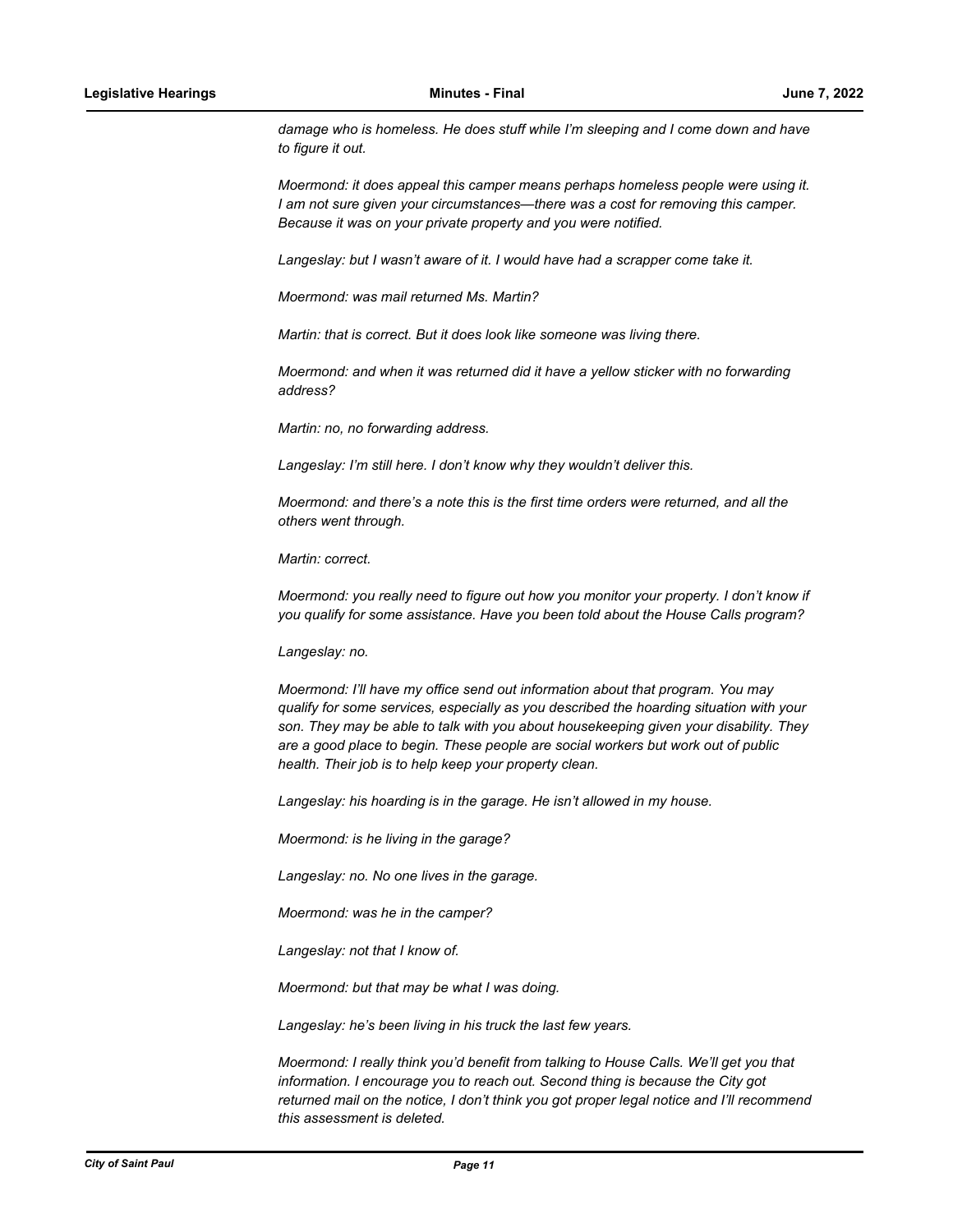#### **Referred to the City Council due back on 7/20/2022**

**13 RLH TA 22-215** Ratifying the Appealed Special Tax Assessment for property at 564 BLAIR AVENUE. (File No. J2201V, Assessment No. 228000)

*Sponsors:* Thao

*Approve the assessment.* 

*Inho Chang, owner, appeared via phone*

*[Moermond gives background of appeals process]*

*Staff report by Supervisor Richard Kedrowski: this is a vehicle abatement order July 9, 2021 for a vehicle with no plates. A tan GMC. A compliance date of July 14, rechecked July 15 and the work was not done. Total proposed assessment of \$502.* 

*Moermond: Mr. Chang, why are you appealing?*

*Chang: I wasn't aware of a car parked in the back parking lot. It took a while to find out who the owner was. I gave him notice to remove the car and then she was arrested and put in jail. So I wasn't sure what to do with the car because I knew the owner. I waited until they were released from jail and could take care of the car. There was a period where I wasn't sure what to do with the car. Later, the car was gone so I assumed the owner removed the car. I was aware of the situation but I was not completely sure what the result was. It isn't that I'm not doing anything, it was more I*  was aware of it but missed the timing because of the hiccup of getting arrested.

*Moermond: so the vehicle got towed and no one moved it nor did you have a property manager tow. I'm not seeing any communication with the inspector asking for any extension. For what reason should the City not charge you for this assessment?*

*Chang: I simply didn't know what to do with the car when I knew who the owner was but he was arrested and in jail. I was not sure what to do with it. I didn't fully understand the vehicle abatement order because I was aware of the vehicle parked there even before the orders came to me and I was telling the owner to remove the car. Then he was put in jail. I was not aware I had to follow the City order*

*Moermond: you own a lot of property. We've talked before so I know you know how to get ahold of the inspector. I'm struggling with if you didn't know what to do you didn't reach out to the inspector?* 

*Chang: somehow this slipped out of my mind, that's what I'm saying. I kind of misplaced the order. I was trying to, on my own, to talk to the owner of the vehicle. I probably pay less attention to the order because of that. I made an effort to remove it. Then some tenants had an issue so I waited.*

*Moermond: that is unfortunate for you. The taxpayer cost is \$502 and why should the taxpayer at large be responsible for that fee instead of you as property owner?*

*Chang: I understand I didn't communicate with the City inspector. I was doing this on my own and I misplaced the Summary Abatement Order maybe, something like that, and I didn't fully read it through with the due date. I was surprised when I had a hearing letter and I had to go back to my records to find out what it was about. Somehow it slipped from my mind.*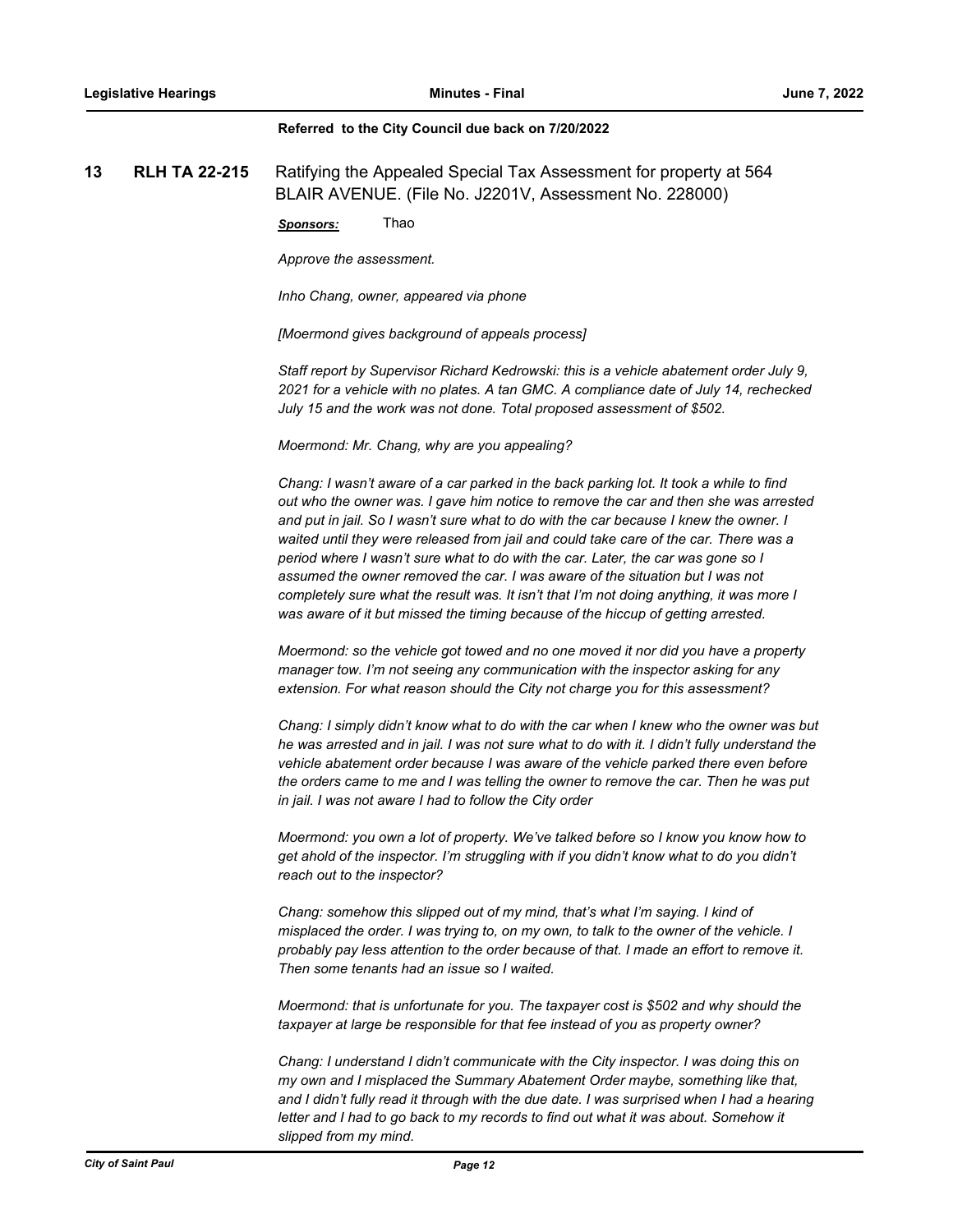*Moermond: my recommendation will be that the Council approve this assessment. You can certainly submit additional testimony or appeal further to them. My assessment is this is your responsibility. I do wish you well.* 

*Chang: is there some way to discount the amount?*

*Moermond: no, I think you are responsible for the whole thing. We can email you with information on how to testify to Council.*

**Referred to the City Council due back on 7/20/2022**

#### **Special Tax Assessments-ROLLS**

**14 RLH AR 22-52** Ratifying the assessments for Collection of Vacant Building Registration fees billed during August 5 to January 17, 2022. (File No. VB2210, Assessment No. 228815)

*Sponsors:* Brendmoen

**Referred to the City Council due back on 7/20/2022**

**15 RLH AR 22-53** Ratifying the assessments for Securing and/or Emergency Boarding services during February 2022. (File No. J2210B, Assessment No. 228112)

*Sponsors:* Brendmoen

**Referred to the City Council due back on 7/20/2022**

**16 RLH AR 22-54** Ratifying the assessments for Collection of Fire Certificate of Occupancy fees billed during November 19 to February 28, 2022. (File No. CRT2209, Assessment No. 228210)

*Sponsors:* Brendmoen

**Referred to the City Council due back on 7/20/2022**

**17 RLH AR 22-55** Ratifying the assessments for Excessive Use of Inspection or Abatement services billed during December 27 to January 19, 2022. (File No. J2210E, Assessment No. 228311)

*Sponsors:* Brendmoen

**Referred to the City Council due back on 7/20/2022**

**18 RLH AR 22-56** Ratifying the assessments for Removal of Dangerous Tree services during January to February 2022. (File No. 2205T, Assessment No. 229004)

*Sponsors:* Brendmoen

**Referred to the City Council due back on 7/20/2022**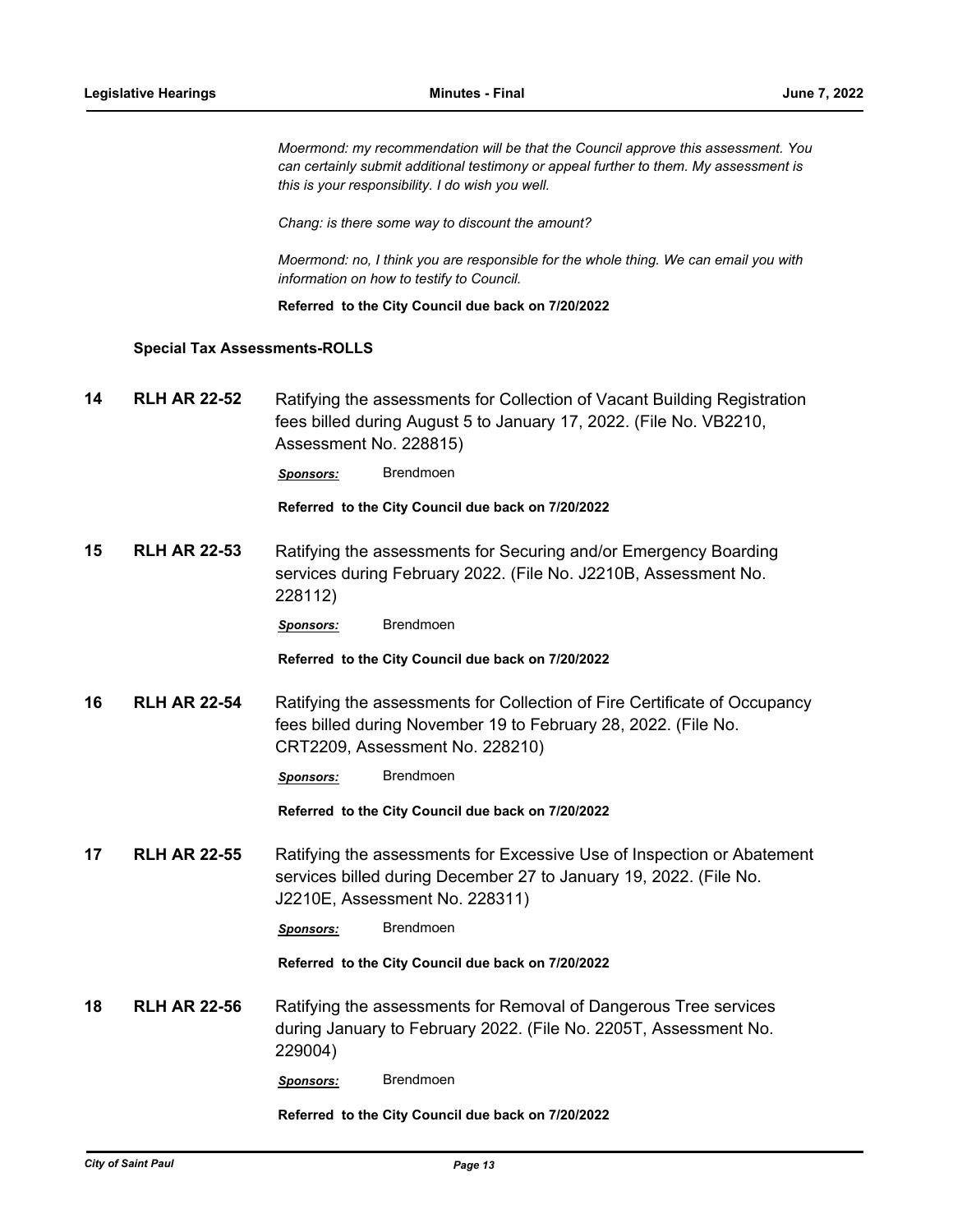| 19 | <b>RLH AR 22-57</b>                                 | 228000)                       | Ratifying the assessments for Towing of Abandoned Vehicle(s) services<br>during February to December 2021. (File No. J2201V, Assessment No.                                                                                                                                                                                                                                                                             |  |  |
|----|-----------------------------------------------------|-------------------------------|-------------------------------------------------------------------------------------------------------------------------------------------------------------------------------------------------------------------------------------------------------------------------------------------------------------------------------------------------------------------------------------------------------------------------|--|--|
|    |                                                     | Sponsors:                     | <b>Brendmoen</b>                                                                                                                                                                                                                                                                                                                                                                                                        |  |  |
|    |                                                     |                               | Referred to the City Council due back on 7/20/2022                                                                                                                                                                                                                                                                                                                                                                      |  |  |
|    | 11:00 a.m. Hearings                                 |                               |                                                                                                                                                                                                                                                                                                                                                                                                                         |  |  |
|    | <b>Summary &amp; Vehicle Abatement Orders</b>       |                               |                                                                                                                                                                                                                                                                                                                                                                                                                         |  |  |
| 20 | <b>RLH SAO</b><br><b>JAMES AVENUE.</b><br>$22 - 24$ |                               | Appeal of Kenneth Cassibo to a Summary Abatement Order at 1798                                                                                                                                                                                                                                                                                                                                                          |  |  |
|    |                                                     | <b>Sponsors:</b>              | Tolbert                                                                                                                                                                                                                                                                                                                                                                                                                 |  |  |
|    |                                                     |                               | Grant to July 5, 2022 for compliance.                                                                                                                                                                                                                                                                                                                                                                                   |  |  |
|    |                                                     |                               | Kenneth Cassibo, owner, appeared via phone                                                                                                                                                                                                                                                                                                                                                                              |  |  |
|    |                                                     |                               | [Moermond gives background of appeals process]                                                                                                                                                                                                                                                                                                                                                                          |  |  |
|    |                                                     |                               | Staff report by Supervisor Richard Kedrowski: May 23, 2022 our office received a<br>complaint for miscellaneous debris and garbage in backyard and garage. I visited May<br>24 and found outside storage, tree debris and miscellaneous trash in rear yard, next to<br>garage and including in 2 utility trailers. Orders were written for compliance June 1 and<br>the appeal was filed before that reinspection date. |  |  |
|    |                                                     |                               | Cassibo: I was scheduled to work that holiday weekend and was looking for<br>clarification if I can store an empty trailer or canoe and let them know I'm working on<br>some landscaping. I do have a small pile of dirt covered by a tarp for a planting area<br>on the east side of the backyard near the patio. I'm not contesting it needed to be<br>cleaned up, I do apologize it got away from me.                |  |  |
|    |                                                     |                               | Kedrowski: the City wouldn't have a problem on a paved area. But it can't be within 4<br>feet within a neighbor's property. So it can be behind your garage, but not against it. A<br>canoe would be allowed there.                                                                                                                                                                                                     |  |  |
|    |                                                     |                               | Cassibo: if it is front on my driveway is that ok?                                                                                                                                                                                                                                                                                                                                                                      |  |  |
|    |                                                     |                               | Kedrowski: as long as it is on your garage apron, and not in the alley right-of-way.                                                                                                                                                                                                                                                                                                                                    |  |  |
|    |                                                     | out. It was on my to-do list. | Cassibo: ok, I appreciate that. I'd like to apologize personally for you having to come                                                                                                                                                                                                                                                                                                                                 |  |  |
|    |                                                     |                               | Moermond: it sounds like you've had a chance to deal with a part of the orders, what<br>kind of extension are you looking for.                                                                                                                                                                                                                                                                                          |  |  |
|    |                                                     |                               | Cassibo: can I work on the project without being noncompliant?                                                                                                                                                                                                                                                                                                                                                          |  |  |
|    |                                                     |                               | Moermond: it depends on which pieces are involved and for how long. You can't<br>indefinitely store construction materials. I'd look for it to be done within a certain time                                                                                                                                                                                                                                            |  |  |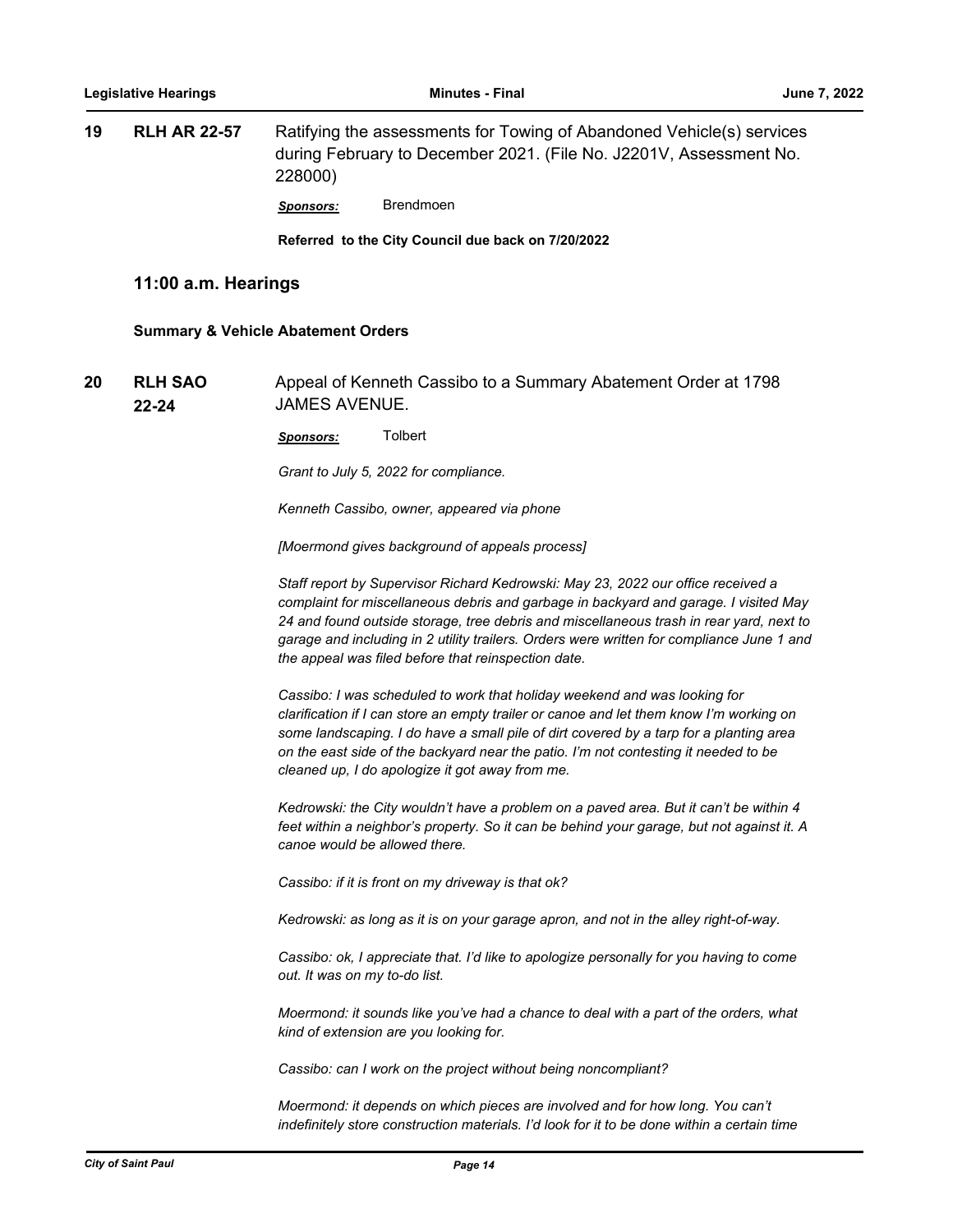*frame. I assume some of this lumber is associated with that project. I'd also like a closer in deadline to deal with the black trash bag and miscellaneous things in the photograph*

*Cassibo: and that was items to take to yard waste, that is gone. Lumber is gone. Trailer is gone. Storage of landscaping block. All I have left is probably a 5x5 tarp over top of the dirt that's about 24" tall.* 

*Moermond: the concern about the dirt is erosion. We'd like to see it in its final destination. So we'd put a timeline on this. I want to be reasonable. I'm thinking 4 weeks. Is that too fast?*

*Cassibo: not at all.* 

*Moermond: that takes us to July 5.* 

*Cassibo: and to store a grill or have a fire ring? I don't want another problem.*

*Moermond: you can have a fire if it is proper distance from buildings. We'll send a follow up letter which includes the distance requirements. It has to be far enough from building or property line.* 

*Cassibo: ok, and not having grass alongside the garage on the one side?*

*Moermond: there's nothing in the orders.*

**Referred to the City Council due back on 6/22/2022**

# **21** [RLH SAO 22-26](http://stpaul.legistar.com/gateway.aspx?m=l&id=/matter.aspx?key=41958) Appeal of Rebecca & Lucas Pelton to a Summary Abatement Order at 1696 JULIET AVENUE.

*Sponsors:* Tolbert

*Layover to LH June 14, 2022 to review garden plan/diagram.* 

*Rebecca & Lucas Pelton, owner, appeared* 

*[Moermond gives appeals process]*

*Staff report by Supervisor Richard Kedrowski: May 16, 2022 I received a complaint about large tubs, trash, stick and furniture in the backyard. May 18 I did my inspection and I did find large plastic tanks, 6' tall, steel barrels, a dirt pile, scrap wood, tarps, a car seat and miscellaneous debris in the rear yard and driveway. I took photos of the items. Because of the nature of the items, I conferred with my manager and a co-worker. All were in agreement it was excessive for a residential lot. A Summary Abatement Order was issued at that time to remove the items from the property. May 25 I returned and an Excessive Consumption fee was sent for noncompliance. I was out of the office a couple of days at that time so I didn't receive a couple phone calls from the property owner at that time. We did have a conversation, but the appeal was filed.*

*Moermond: tell me about your appeal. I read what you submitted and looked at a lot of photographs.* 

*Lucas Pelton: what we're coming up against is the enforcement department agreed it*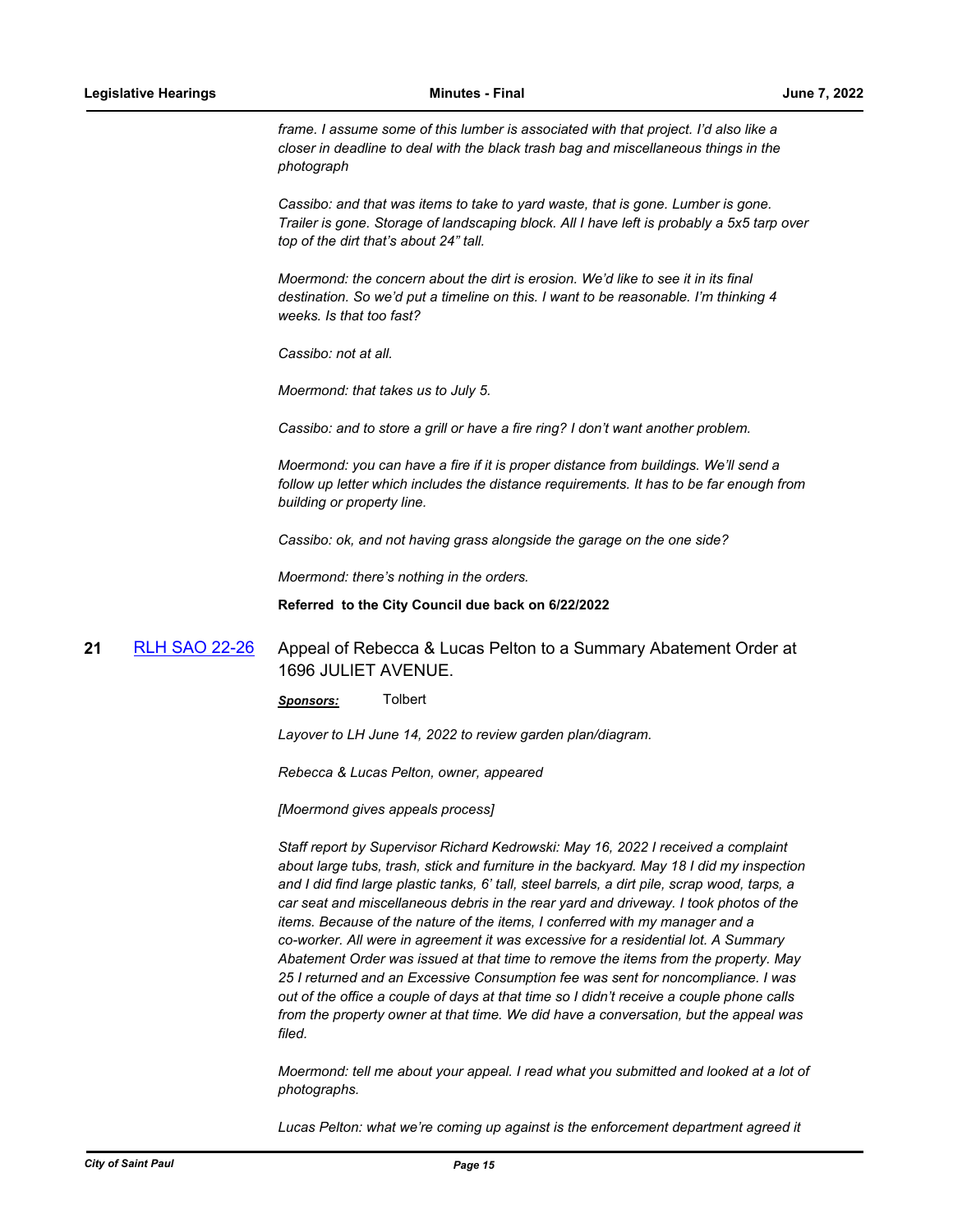*was excessive. We are looking for language or City ordinance that describes the limits of what we're up against. There were these opaque statements of "not being allowed in a residential area" but no specifics in terms of the tanks and barrels described as industrial but we weren't able to find from the Department what industrial is.* 

*Rebecca Pelton: in response to Mr. Kedrowski's statement, for whatever reason we didn't get the initial citation until the 25. We might have missed it, but we don't not check our mail for weeks at a time. It did come in without much of a window to take care of things. Once we did receive it we cleaned up everything and definitely took action once we saw the concerns. Our concern now is more we have this barrels we are using as planters, we have rain barrels. We want to learn more about what law we have broken or how we can fix this. [4 page statement from June 7, 2022 by Rebecca Pelton read; it is attached to record for review titled "Pelton contested statement"]*

*[power point shown with photos of the items written in the orders]*

*Lucas Pelton: these are depictions of other rain barrels and garden items throughout the neighborhood that could also be described as "industrial in appearance". This depicts the label from one of the barrels, specifically the non-hazardous product note. Superwhite PET USP is an ingredient used in food packaging, cosmetics. Consumable, if not edible. These are depictions of two things on our property that could be considered industrial; the one on the left is acceptable and the one on the right has been deemed "unacceptable". It is also pre-paint job. This is a photo of the barrels with plants and paint on them. One of our rain barrels is shown here and is on 3.5" of rock granite for support. All of the plants shown here are new. This is an excerpt of a Ramsey County pamphlet with a depiction of a rain barrel up to 132 gallons. Nowhere does it indicate installers of rain barrels should be aware of maximum volume or dimensions. It says to consider how much your garden needs. We have planted 5 new native trees, several new bushes, which have water needs greater than a typical residential lots. We are outside of a normal usage situation. The tag in the middle depicts the labeling as a freestanding tank and not as packaging for previous goods. Solely for the purpose of holding water. Here's a photo of the privacy screen. Here's a photo from the sidewalk showing how we've used to tanks as well as public spaces to a community dialogue scenario. Here's a photo of our alley beforehand.* 

*Rebecca Pelton: we have been working so hard in the two weeks when the "mess" is happening and most people noticed there were changes happening. It was a big job and it just takes time. The citation came in the middle of that and we didn't have a chance to wrap it up, you know?*

*Lucas Pelton: here are photos of the public-facing visuals before the project. This is a reverse angle of the alley after phase 1 of the project. Then again, the driveway view.* 

*Moermond: I will tell you I have dealt with, and one of the hardest things to deal with now, as we transition as an urban culture, is how we look at gardening, yards, and native growth and figuring out codes and what people are doing now versus historically. It isn't unusual for me to see this; it is hard to write regulation around all potentialities. I want you to be sympathetic, but I also like you're pushing and asking how to make this better. That being said, when I come across cases like yours, whether it is permaculture or situations like this, is I like to see a plan for where things are going. Whether you are doing pavers, planting trees, establishing raised beds, and associated materials. Same as when you build a fence or store construction materials. These materials appearing unconventional, because they are in some ways, does*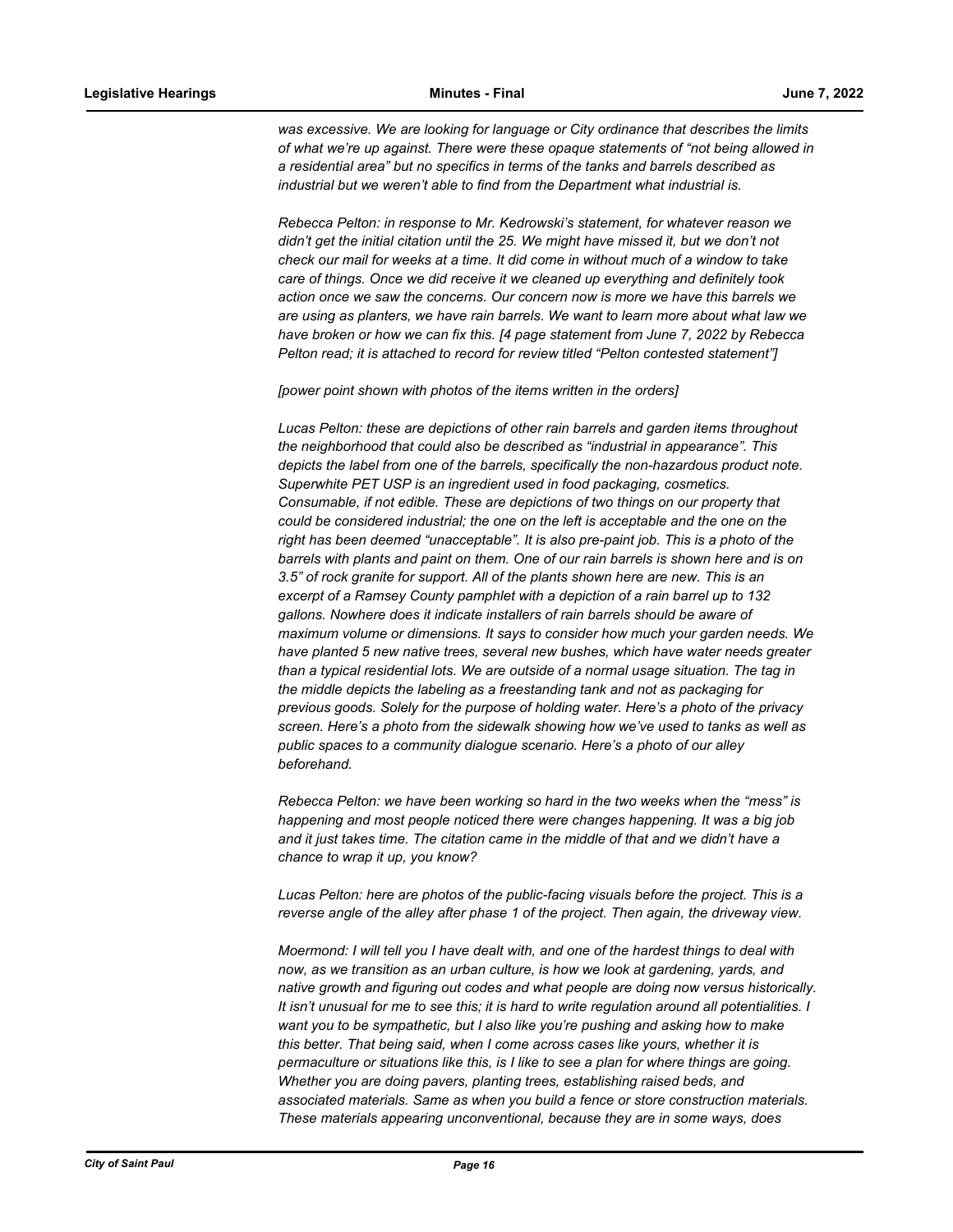*qualify them as an exterior nuisance. I understand where you've had difficulties with this. I'm glad we're talking about it. I'd like to see a plan, your final intention; so I can look at it and say, "I'm not seeing any Code issues, and if I am here is exactly what I'm seeing." I'd like to set aside where we were. I'm not seeing the soil in the driveway; I'm seeing something different. When I see this photos, I can say succinctly there is a code violation in the 2 barrels abutting your driveway apron. That is because they are in the right of way and because of their height and bulk. That I can say plainly this needs to be dealt with and that is way. You can't encroach on the City's right of way. There are boulevard planters that can happen, but it has to be below a certain height. I like to tell people "trike height" when near a driveway or intersection. Relatively low. So if you are pursuing boulevard plantings we have to have that conversation. You seem to be close to execution of your hardscaping project. Are there other materials in the public right-of-way besides those barrels. Are there other things in the public right-of-way?*

*[oval metal planter from right-of-way shown in picture]*

*Rebecca Pelton: 36". The planter is 17" and it is mid-block.* 

*Moermond: so a tiny plant. 36" minus 17". So short plants, looking at total height. You here wear I'm coming from, from a public policy perspective. I'm sure you have, in all this work you've done you've diagrammed something along with these beautiful slides, I'm sure I can recommend approval as any nuisance conditions are abated with your hardscaping done. We could even provide a map of the parcel and you could show how the pieces fit together. The large plastic tank is very unconventional. The large plastic tank: it is unconventional to have a water barrel of that size. I can see where it seems industrial. The rain barrels we see are much smaller to capture all my roof runoff. I don't know how much roofscape goes into that reservoir.* 

*Rebecca Pelton: our ultimate hope is because of the draught last summer, is we have a passive watering system instead of me standing out there with the hose. The concern is how this is appearing, we can address that.*

*Moermond: the other thing I look at in terms of mosquito preventative so it isn't standing water so it doesn't harbor mosquitos. I would want to know more about that piece of it. How is it structured at the top so that is not creating an environment for mosquito breeding?*

*Lucas Pelton: and is that distinctly different than the tops of smaller rain barrel. What about a smaller one—*

*Moermond: I simply cannot see the top. If it is wide open, it is one thing. I simply don't know. I cannot see it because it is so tall.* 

*Moermond: the black steel barrels you have labeled and painted. They look much nicer and don't have that appearance. Now we have that record with labels it wasn't used for oil storage. The scrap wood, dirt, and tarps sound like those materials have been used?*

*Lucas Pelton: yes, they've been used and cleaned up.*

*Moermond: a child car seat. People love to put things on the boulevard and write "Free" on them, but it is kind of like dumping. It could be free and rained on—*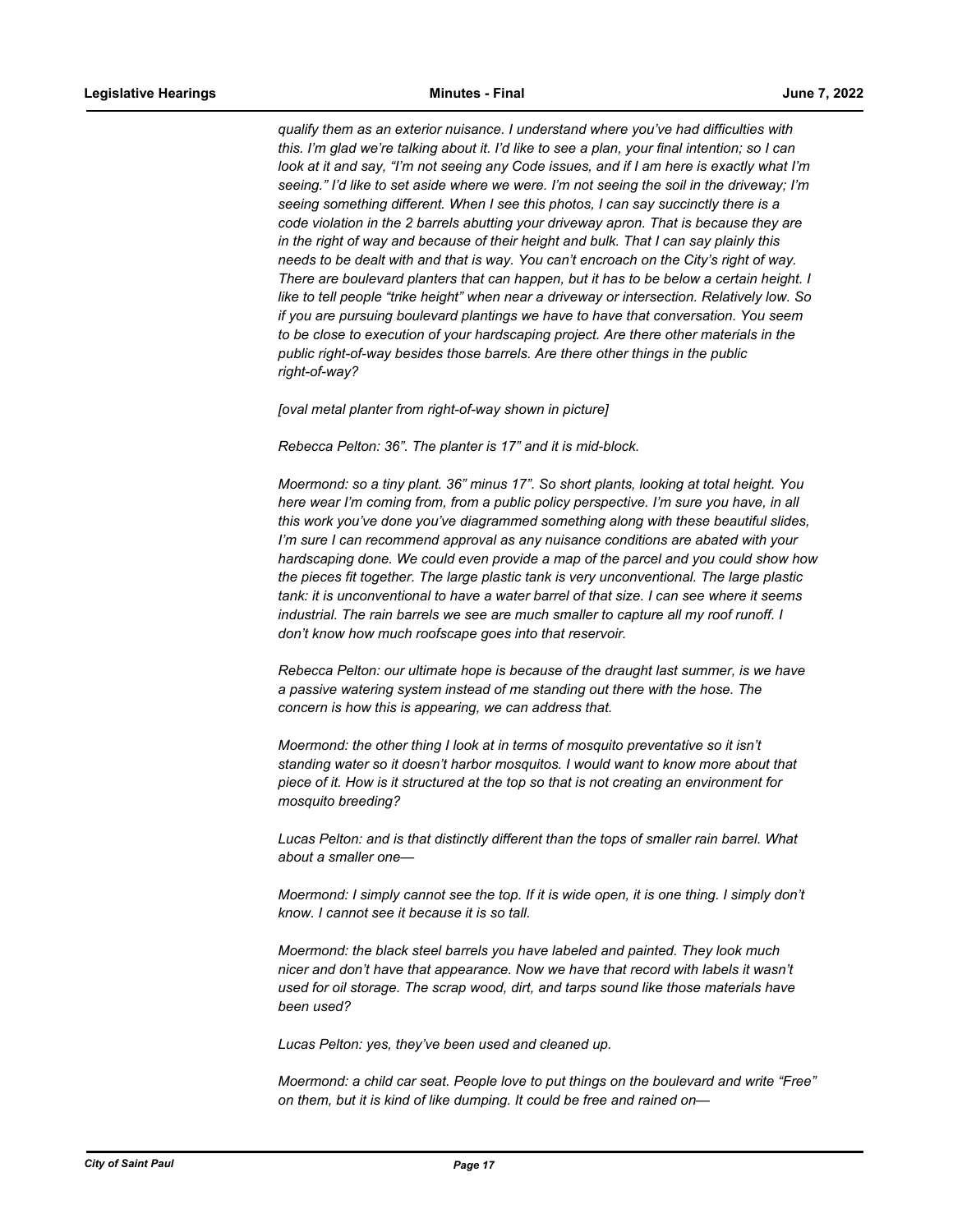*Rebecca Pelton: we were taking it in every night actually, but I understand your point.*

*Moermond: I know people who knowing the City works Monday through Friday, they put stuff out on the weekends and then pull it in. There's also the buy nothing pages that people use. The biggest thing are the water and planting barrels, getting things out of the right-of-way. On the condition you provide me with the diagram and confirm things are out of right-of-way and mosquito measures for the rain barrels I can recommend granting your appeal. I appreciate your initiative and its great, but laws take time to catch up with what people are doing. Inspectors can only deal with what is in front of them. I want you to know your time wasn't wasted and can look at it moving forward and will be helpful for Council to see. I'm going to look at this again next week, you don't have to be here just submit those materials and I will close the file. I won't close it without you having a chance to respond, but I don't foresee that happening.* 

*Lucas Pelton: the green and blue rain barrels need to be moved—*

*Moermond: I'll give you a deadline. The planter will need to be moved; I think Public Works will have issues with that.*

**Laid Over to the Legislative Hearings due back on 6/14/2022**

## **Correction Orders**

**22 RLH CO 22-4** Appeal of Eh Blay to a Correction Notice at 1169 BREEN STREET.

#### *Sponsors:* Yang

*Deny the appeal and grant to November 1, 2022 for compliance via removal from ROW or permission from PW.* 

*Eh Blay and partner, owners, appeared*

*Staff report by Supervisor Richard Kedrowski: I received a complaint for this property, and 1170 Flandreau. 2 hours 16. Orders were issued May 19, 2022 that the fence was constructed on the public right-of-way on the north side of both properties.* 

*Moermond: so you bought this property and got this letter and did what most people would do which is be surprised. Tell me what you are looking for*

*Eh Blay: we want to keep the fence if possible. We have little kids. We obviously watch them; it is nice to have a fence to keep them out of the street.*

*Kedrowski: the one issue raised by Public Works is plowing, since it is right next to pavement and there's nowhere to push the snow.* 

*Moermond: I looked at a couple of things because it deserved having some homework done. There are 2 building permits issued historically. One was issued in 2003 to Midwest fence. They constructed the fence basically int eh same location it is now. Midwest nor the property owner got permission from the City to construct it up to the curb. This was surprising since they are a large company and should have asked for a survey to demonstrate you own the property and it isn't public right-of-way. The second permit was in 2014 because the fence had been damaged. So Midwest came again and fixed it, pulled a permit, and stayed in the same footprint. The fence is in the City's right-of-way. There is really only one way for that to be made correct which is get*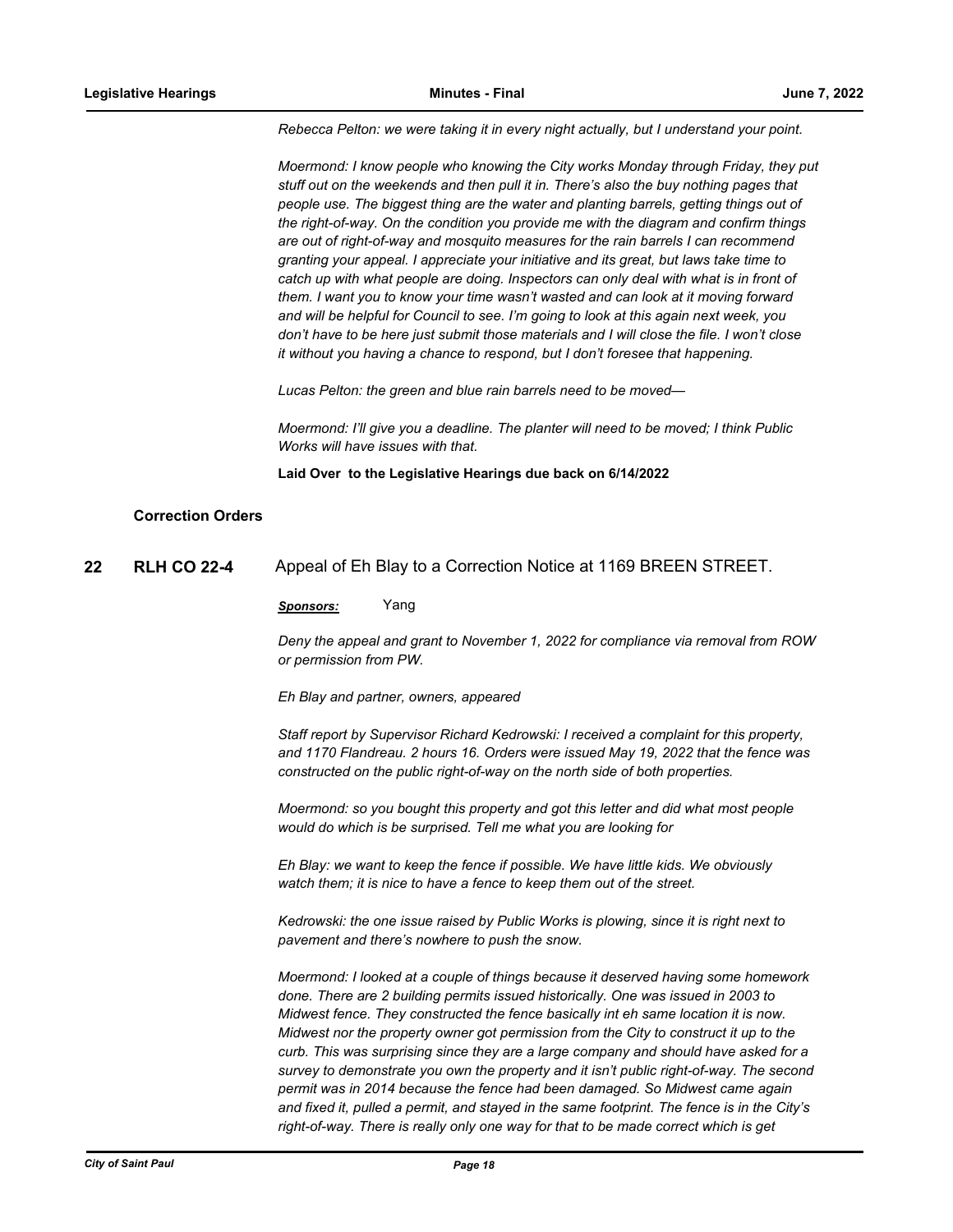*permission from Public Works to have that fence in the right-of-way. I spoke with them about the process, and I'm open to letting you go through that process. What I will tell you is one of the criteria is whether or not what you want to put in the right-of-way, in*  the case the fence, could be accommodated on your own property that isn't *right-of-way. I think the answer to that question is probably yes. But this isn't my call and you can make an argument to Public Works about this. It also seems to me you might do well to reach out to Midwest fence and say, "what happened?". Perhaps they would look at this circumstance and figure out why their field people went up to the curb because that is never okay. That is why this is so surprising there are these 2 properties right in a row. I want to give you some time to work with public work and time to move the fence if that's what you have to do. I can't grant your appeal because the fence is clearly in the right-of-way, in violation of City code, unless you have permission from PW. I would suggest you call them first, and if you can't get permission you'll need time to get it moved and you would probably be well served to reach out to Midwest, or if you know an attorney, and be very articulate. Go hard on this one. This is unheard of to see a fence built to the curb. We'll send you copies of those 2 fence permits that were issued, as well as contact information for the right person in Public Works to talk to about that right-of-way permit. Maybe there is a solution that would still give you a lot of room for kids to play and an alternative plan around that. The biggest concerns are snowplows, so we don't have to worry about that yet. I'd like to have this taken care of before winter comes, November 1. I know you have a lot to deal with and giving you as much time as I possibly can. Any questions?*

*[homeowners are given copy of aerial map]*

*Moermond: I'm so sorry you bought this house and got stuck with this problem. I really hope this company helps you out. If they got permission, which we can't find records of, but if they did they should dig that out of their files so you can share it with us. Any questions?*

*Eh Blah: no.*

*Moermond: I'm sorry again, I hope you come up with a good outcome and we put the deadline out as far as we can.*

**Referred to the City Council due back on 6/22/2022**

# **23 RLH CO 22-5** Appeal of Frances Carr to a Correction Notice at 1384 MARGARET STREET.

#### Sponsors: Prince

*Grant to November 1, 2022 for compliance on condition that there is no interior storage and both service door and garage door are secured from entry with lock.* 

*Frances Carr, owner, appeared via phone*

*[Moermond gives background of appeals process]*

*Staff report by Supervisor Richard Kedrowski: a complaint was received April 26, 2022 stating the garage roof was collapsing. Inspection was done April 27 which did indeed find it was collapsing. Orders were sent to remove, repair, or replace the garage.*

*Moermond: sounds like you are looking for financial assistance to fix the garage?*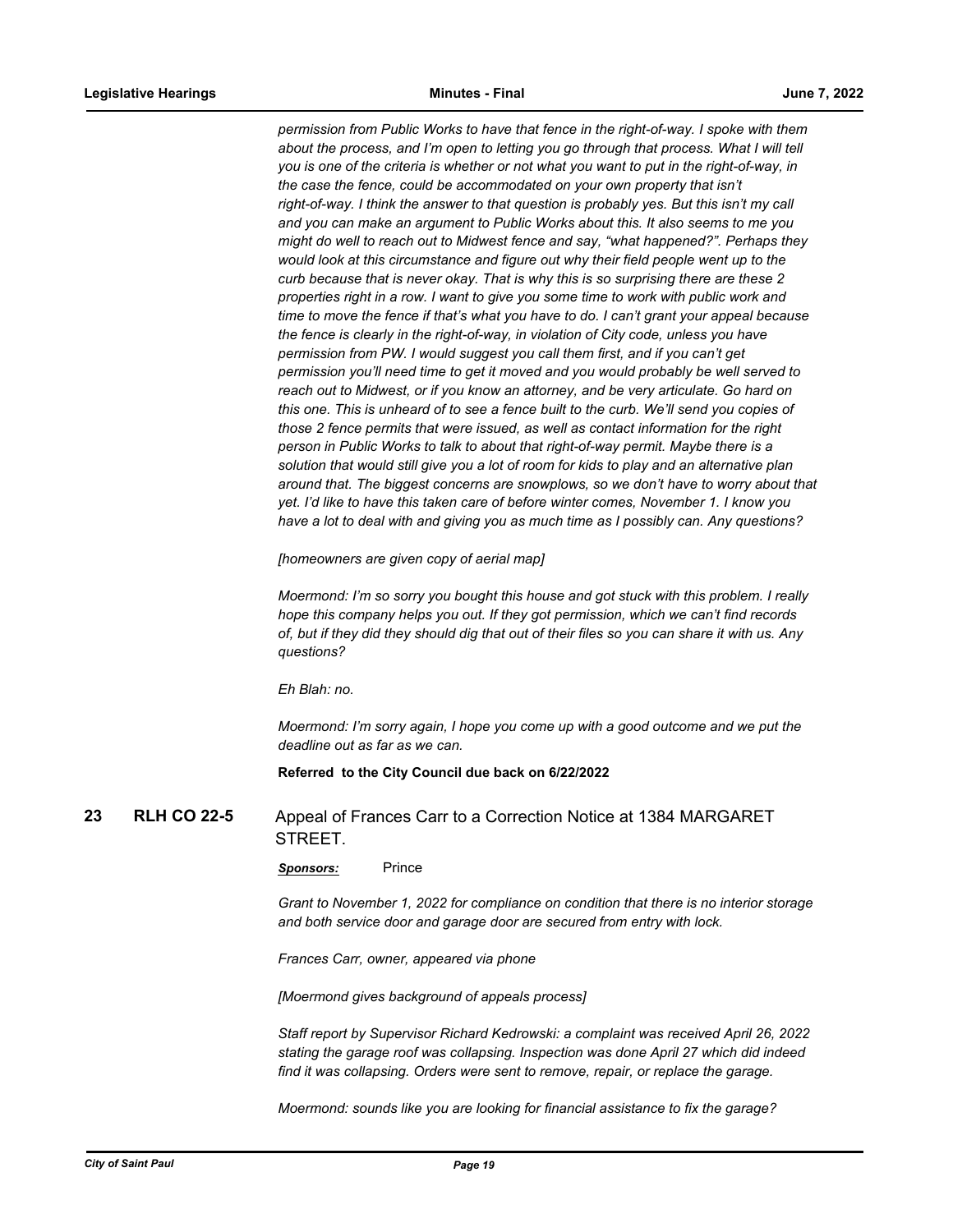Carr: I'd like to have it torn down. It will be too costly to fix it. I'm on the list for the *homeowner's deferred loan. Then I will apply as long as I am accepted. I did try and call other places and couldn't find anyone else. I don't have any money to pay for it. I make \$942 in social security a month. I see no way I could pay a loan back*

*Moermond: let's give you time to get that sorted out. We'll talk about conditions. Studying the photographs I thought it was important for me to talk to the City's structural engineer. He looked at the photos yesterday. He said this can wait a little bit on the condition nothing is stored inside and no people go inside and the third is that the doors are all secured so they can't be opened. So I'm thinking of a hasp and padlock for the service door and also for the garage door. It isn't safe for someone to go in and I wouldn't want a homeless person or neighborhood kids to go in and jostling things so the building collapses. Are you able to do that?*

*Carr: I will find someone to do that.* 

*Moermond: if you can do that I can grant an extension to November 1. It shouldn't go through another winter. I'm assuming you may get money from the City, but if you don't and November 1 comes, the City will move forward with getting a bid to remove the garage. That cost, let's just guess between \$3,000 and \$5,000. If the City does that the cost would become an assessment on your property. If that happens you'll know it comes down, you'll see it and get a letter about the assessment and you can appeal that assessment. That is important because if you appeal it I can work with you to make the payments over 5 years. So it would be in smaller amounts over 5 years at an interest rate of 3 and 4 percent. The first payments wouldn't be due until 2024. So I wanted to let you know even if you don't get that deferred loan there is still an ability to finance.*

*Carr: thank you.*

*Moermond: I just wanted to take that off your mind.*

*Carr: I didn't want to lose my house or something.*

*Moermond: we'll send you a letter confirming this.*

**Referred to the City Council due back on 6/22/2022**

## **Making Finding on Nuisance Abatements**

**24** [RLH SAO 22-19](http://stpaul.legistar.com/gateway.aspx?m=l&id=/matter.aspx?key=41864) Making finding on the appealed nuisance abatement ordered for 689 TUSCARORA AVENUE in Council File RLH SAO 22-18.

*Sponsors:* Noecker

*The nuisance is abated and the matter resolved.*

**Laid Over to the Legislative Hearings due back on 6/15/2022**

## **1:00 p.m. Hearings**

## **Vacant Building Registrations**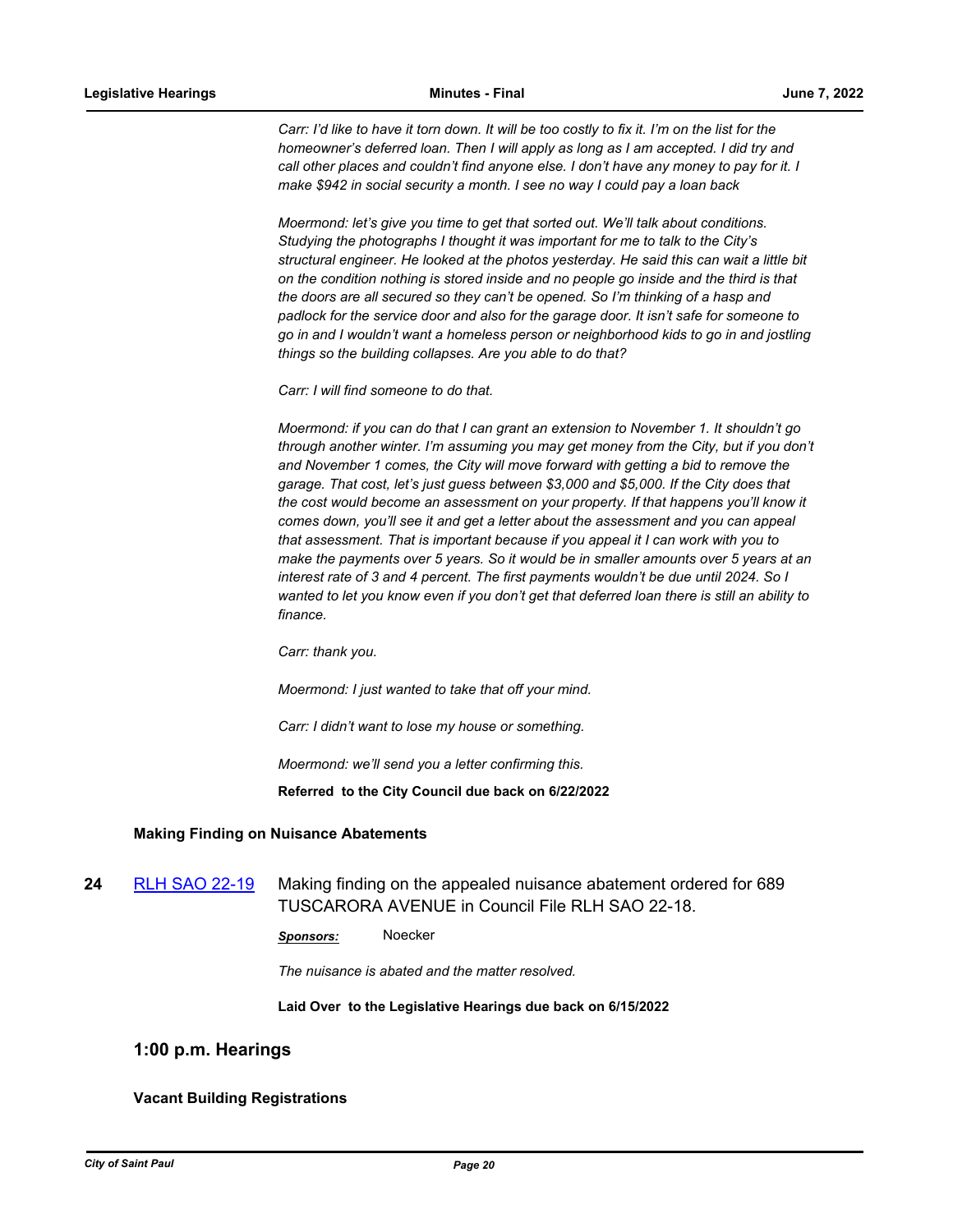| 25 | <b>RLH VBR 22-24</b>    | Appeal of Brett Jackels, Havenbrook Homes, to a Vacant Building<br>Registration Notice plus Revocation of Fire Certificate of Occupancy and<br>Order to Vacate at 1457 PACIFIC STREET.                                                                                                                                                                                                                                                                                                                                                                                                   |  |  |
|----|-------------------------|------------------------------------------------------------------------------------------------------------------------------------------------------------------------------------------------------------------------------------------------------------------------------------------------------------------------------------------------------------------------------------------------------------------------------------------------------------------------------------------------------------------------------------------------------------------------------------------|--|--|
|    |                         | Prince<br><u>Sponsors:</u>                                                                                                                                                                                                                                                                                                                                                                                                                                                                                                                                                               |  |  |
|    |                         | Layover to LH June 21, 2022 at 1 pm. Inspector to revisit property and re-measure<br>upstairs room and access stairs.                                                                                                                                                                                                                                                                                                                                                                                                                                                                    |  |  |
|    |                         | Voicemail 1:30 pm: this is Marcia Moermond from St. Paul City Council calling you to<br>continue your hearing 1457 Pacific Street. We'll try you back later this afternoon.                                                                                                                                                                                                                                                                                                                                                                                                              |  |  |
|    |                         | Voicemail at 2:56 pm: this is Marcia Moermond from St. Paul City Council calling you<br>again about your hearing for 1457 Pacific. Following up on our hearing on May 17, there<br>was some additional information based on measurements by James Thomas. I<br>wouldn't mind if we had an update on those especially with the stairwell height so I'm<br>going to look at this again June 21. Expect to hear from DSI to do some additional<br>measures.                                                                                                                                 |  |  |
|    |                         | Laid Over to the Legislative Hearings due back on 6/21/2022                                                                                                                                                                                                                                                                                                                                                                                                                                                                                                                              |  |  |
| 26 | <b>RLH VBR</b><br>22-25 | Appeal of Gil Pariente and Shai Leibovich to a Vacant Building<br>Registration Notice at 1171 ROSS AVENUE.                                                                                                                                                                                                                                                                                                                                                                                                                                                                               |  |  |
|    |                         | Yang<br><u>Sponsors:</u>                                                                                                                                                                                                                                                                                                                                                                                                                                                                                                                                                                 |  |  |
|    |                         | Waive the VB fee for 90 days (to July 20, 2022). Property to remain a Cat 2 VB and<br>require a CCI.                                                                                                                                                                                                                                                                                                                                                                                                                                                                                     |  |  |
|    |                         | Shai Leibovich, o/b/o owner, appeared via phone<br>Carolyn Brown, CSP, appeared via phone                                                                                                                                                                                                                                                                                                                                                                                                                                                                                                |  |  |
|    |                         | Moermond: this was originally scheduled May 24. [gives background of appeals<br>process]. Looks like we have Gil Pariente as the owner. What is your relationship with<br>him?                                                                                                                                                                                                                                                                                                                                                                                                           |  |  |
|    |                         | Leibovich: he is one of my best friends and he moved from Minnesota to Israel and I'm<br>helping mange the property. He is willing to come to Minnesota to take care of the<br>house.                                                                                                                                                                                                                                                                                                                                                                                                    |  |  |
|    |                         | Staff report by Supervisor Leanna Shaff: this revocation of the Fire Certificate of<br>Occupancy was done by James Thomas. We have no entries on October 20 of 2021,<br>and February 1, February 24, and March 18, 2022. March 18 it was pending revocation<br>for no entry. April 18, 2022 it was revoked as vacant and referred to the Vacant<br>Building program.                                                                                                                                                                                                                     |  |  |
|    |                         | Staff report by Supervisor Matt Dornfeld: I was out there and opened a Category 2<br>Vacant Building per that referral. At that time found both the garage service door and<br>vehicle door open to trespass. The Vehicle door was propped up by cinderblocks. I<br>spoke to a concerned neighbor about a homeless tenant. I didn't see that when I was<br>there. I issued a Summary Abatement Order to have the doors secured. April 27 the<br>doors were not in compliance so Rest Pro secured both. Other than that it appeared<br>vacant and secure and the exterior was maintained. |  |  |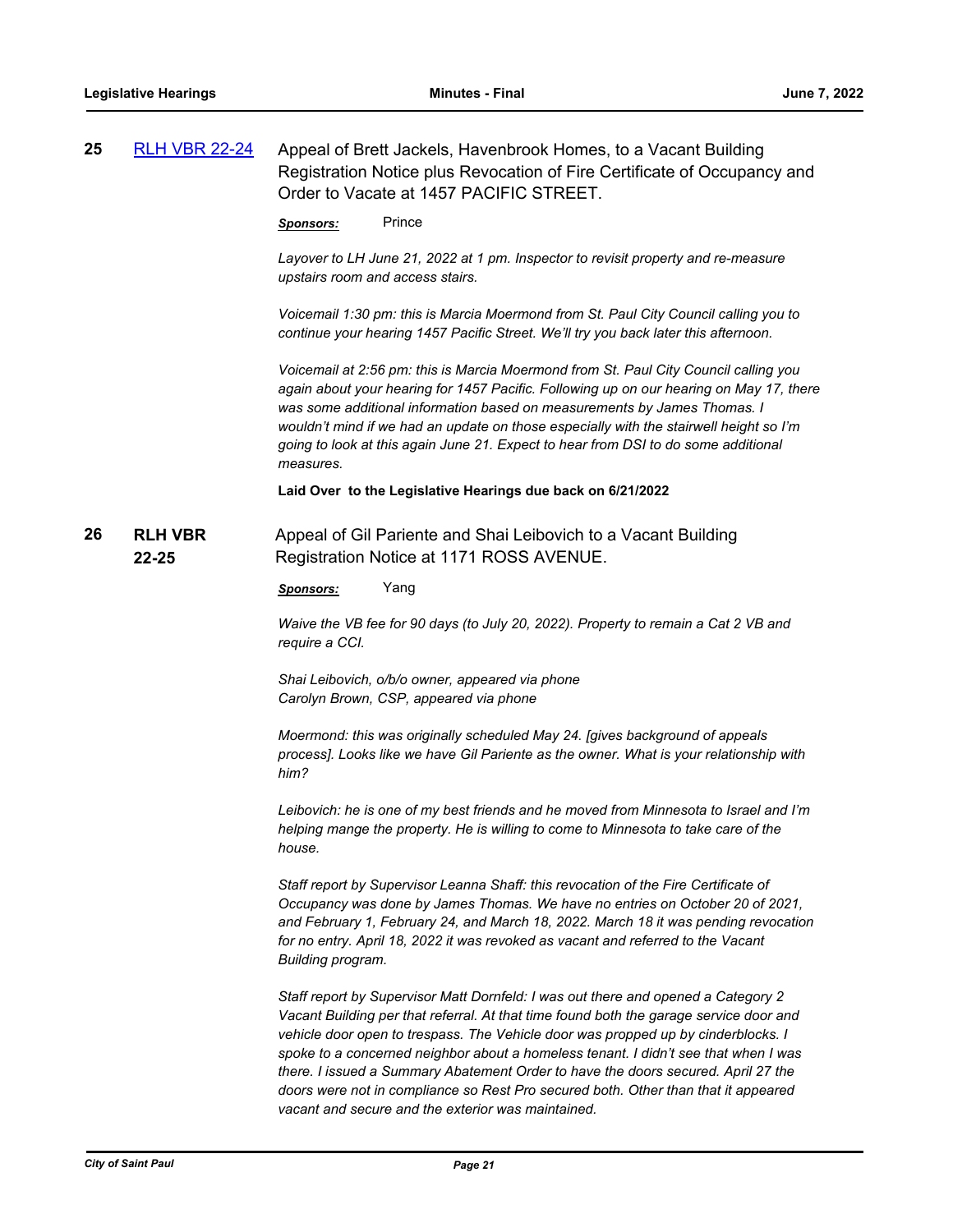*Leibovich: we had a tenant there, Reggie, and we are getting possession of the house on Wednesday. He is going to move out. We told him it is a Vacant Building. He isn't paying rent. We will either put an eviction or leave, he decided he is going to leave. He is packing now. After he does that Gil will purchase a ticket and come to Minnesota to take care of everything inside the house and out.* 

*Moermond: so why didn't anyone show up for inspections?*

*Leibovich: because we knew the tenant wouldn't let anyone in. Reggie was a contractor for us. We're done with that.* 

*Moermond: so no one shows up, you're faced with filing eviction, and instead it gets put into the Vacant Building program which saves you the trouble of filing for an eviction and now you are appealing that status. What are you looking for?*

*Leibovich: a month and a half to have the work completed. 75 days. Then we'll do an inspection with Thomas and get it activated again.*

*Moermond: you're putting me on a bad position on this. Publicly this looks like the City handled your eviction and is allowing you to slide into doing the fixes without going through the process of paying fees or doing a Code Compliance Inspection. Instead of going through the court system. It is uncomfortable for me. With respect to the Vacant Building fee I'm more flexible. I'm not sure why it shouldn't be considered a Category 2 Vacant Building and require a Code Compliance Inspection. Based on the tenant's behavior it is likely it is in bad condition, especially if the garage is a clue.*

*Leibovich: yeah I don't know the situation at the house now. It definitely isn't in the best way because of the guy living there. Best guess is it needs some TLC. I don't have the manpower to do it. That's why Gil is coming back. He is going to fly all the way here to take care of it. The goal is to renovate and put it back up as a rental. We are trying to minimize the costs absorbed here. He didn't receive any income the last 2 years. When we tried to file at the beginning of Covid we couldn't. It is still a process to do it.*

*Moermond: you did have access for inspections.*

*Leibovich: we couldn't get in the last six months.* 

*Brown: the tenant wouldn't allow access. Any notices being sent, there was no correspondence. If we asked if an inspector came out there was no response.* 

*Moermond: did either of you meet him? The letters went to Mr. Pariente. Oh, sorry, Heather Otto, RBK management. Is he related to RBK?*

*Leibovich: it used to be under RBK. I don't know why we didn't get the letter. Heather hasn't been part of RBK in the last 3 years. Probably when Heather was fired we transferred all the houses to RBK but didn't do Gil's.*

*Moermond: they were given 1017 Laurel. Isn't she in New York?*

*Leibovich: no, she used to live in St. Louis Park. She isn't there anymore, been gone for almost 2 years.*

*Moermond: you should update your paperwork, as you know. I'm going to recommend*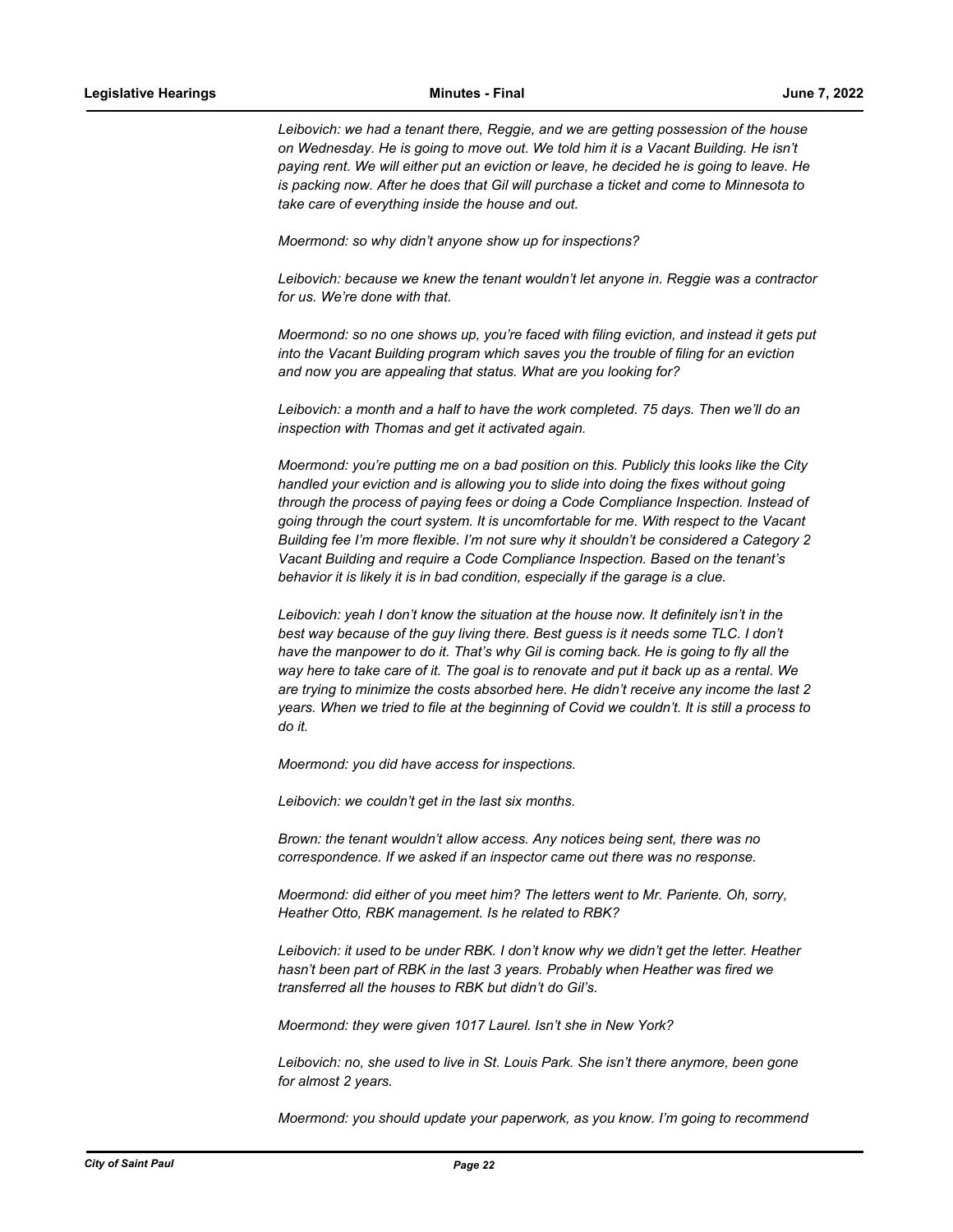*they give the 90 day waiver on the Vacant Building fee. If things are done timely that money can be spent elsewhere. I'll recommend it remains a Category 2 Vacant Building. You are welcome to talk to Council about your perspective.*

**Referred to the City Council due back on 6/22/2022**

**RLH VBR 22-26 27 RLH VBR** Appeal of Gladys Igbo to a Vacant Building Registration Notice at 385 UNIVERSITY AVENUE WEST.

*Sponsors:* Thao

*Waive the VB fee for 120 days (to September 9, 2022).* 

*Gladys Igbo, owner, appeared via phone*

*Moermond: we continued the hearing from May 24 in order for an inspection of the building to occur. I wanted to start out by having Ms. Shaff update the record. Sounds like a lot has been happening.* 

*Staff report by Supervisor Leanna Shaff: Inspector Imbertson's reinspection was rescheduled to May 27 but when he got there it was an active building with fire on the call. A vehicle hit the building. It has been boarded but will need extensive repairs.* 

*Moermond: a tragedy. Tell me where you are at with things.* 

*Igbo: it got hit before the scheduled inspection. They saw everything that happened. I reported it to my insurance agent and he is totaling it. I have to have people come see the damage and everything is booked up. He is giving me a deadline of June 12.* 

*Moermond: this is under appeal now, so we can work on deadlines. I think they put a short deadline because we were in hearings.* 

*Shaff: that is correct.*

*Moermond: so we are ready to talk about deadlines and working this through. We have some bureaucracy to work our way through. The complexion of this case has changed since we talked a couple of weeks ago. It seems to me it isn't a question now whether you should be in the Vacant Building program. It cannot be occupied. It has a major repair needed.* 

*Igbo: no, it isn't vacant, I have a structural engineer who said the upstairs can be occupied. That is where I am. It isn't on the Vacant Building at all. They told me the upstairs can be occupied.*

*Moermond: the upstairs can only be occupied if the City gives a Certificate of Occupancy for it to be reoccupied.*

*Igbo: they can come to inspect that.* 

*Moermond: you need to provide that analysis to the City. When we have a building that experiences this kind of damage, it is unusual that we would resolve it simply by giving its Fire Certificate of Occupancy and not have a team inspection. Am I correct Ms. Shaff, given the volume of things wrong? It would maybe be ok but would be an exceptional situation.*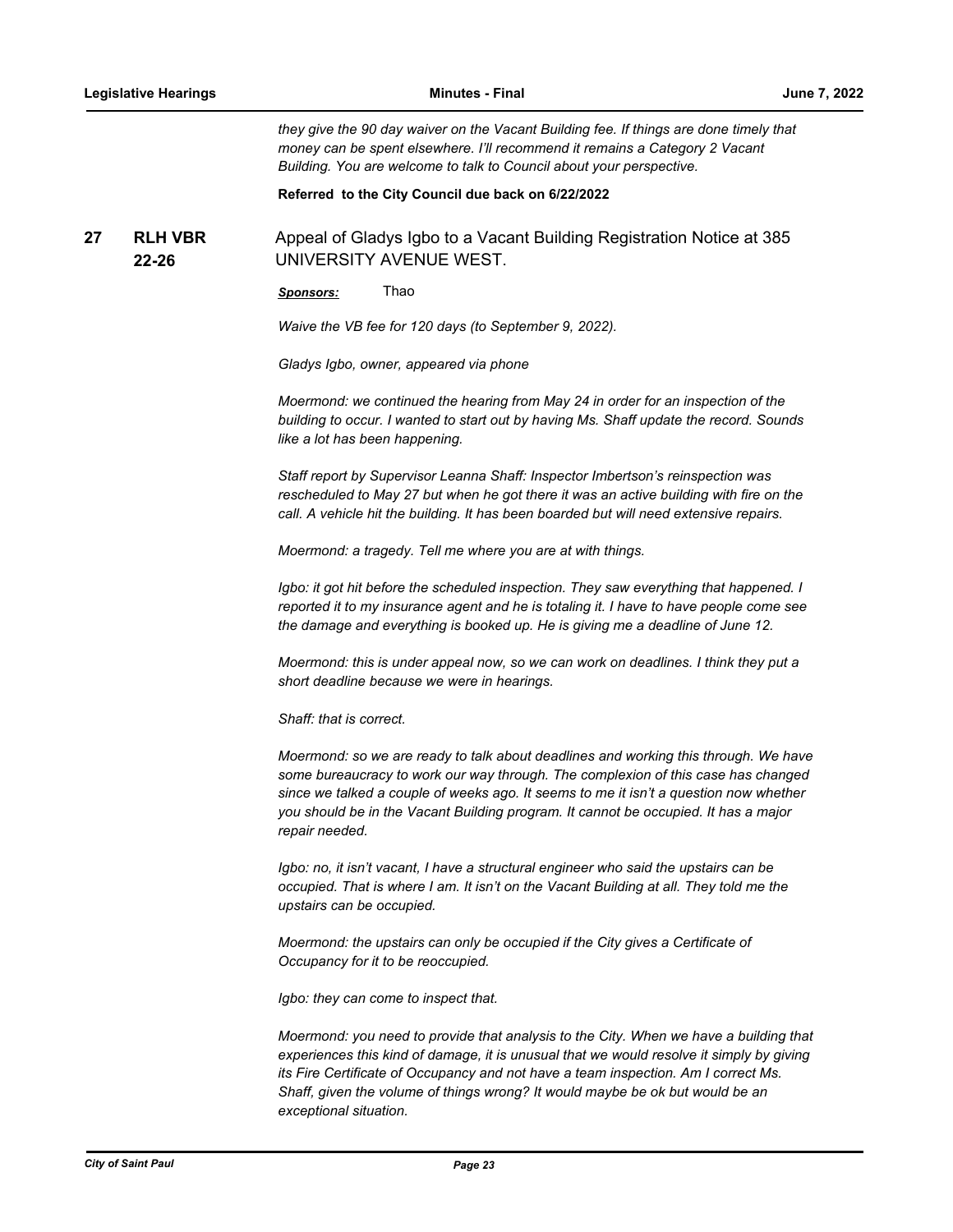Shaff: I think you are right. Inspector Imbertson writes in his report that we have *interior walls being damaged by impact.* 

*Igbo: the ground level.*

*Shaff: I get that but the upper floor rests on the lower floor. So unstable lower makes the upstairs unstable. Until it is fully inspected to meet minimum code compliance, it cannot be occupied. Looking at Inspector Imbertson's report, there is quite a bit of damage. So for everyone's safety it cannot be occupied until it goes through the full inspection. Everything must be repaired before it is reoccupied.* 

*Igbo: I have a construction company that came out.*

*Moermond: you hired a construction company to come look?*

*Igbo: yes, they came out and inspected.*

*Moermond: the building was referred to the Vacant Building program originally May 9 because it doesn't have its Fire Certificate of Occupancy. Then this additional problem occurred. When it was originally referred it was a Category 1, meaning it just needs its Certificate of Occupancy reinstated. Mr. Dornfeld, Ms. Shaff, would you still consider this a Category 1 Vacant Building?*

*Shaff: no, we have structural deficiencies. Xcel disconnected the meter.*

*Igbo: that has been reconnected. There is power.* 

*Shaff: gas service?*

*Igbo: that is the next thing*

*Shaff: so no gas now, which supplies the heating system and water heater.* 

*Igbo: there is electricity. I had a company come out and do that.* 

*Moermond: without permits it looks like.*

*Shaff: without any record of anything being done by anyone qualified to do so.* 

*Igbo: qualified for what? Early Bird Electrical company came and put the electricity back on.* 

*Moermond: the City has no record at all of this.*

*Igbo: yes, because this all just happened. I can email you the record. This is an active property.* 

*Moermond: I'm very concerned we have trades permits done without permits. I am balancing whether it should finish its current list of things or if we need a team of trades inspectors to go through. Your structural engineer's report is great, but you'll need a building permit that is reviewed by the City's structural engineer.* 

*Igbo: the repair contractor will pull permits once everything is approved.*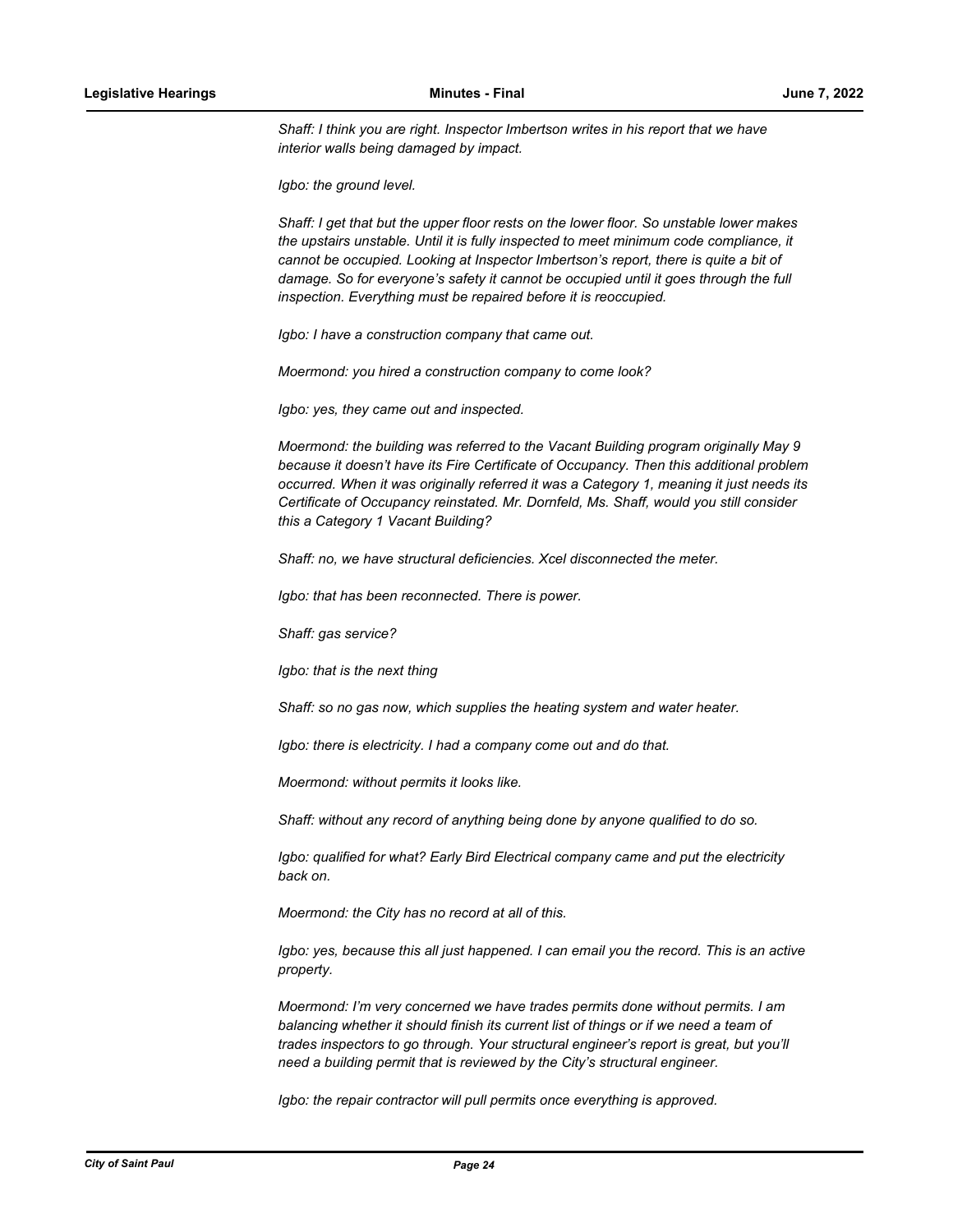*Moermond: and you cannot be working out of there.* 

*Igbo: I am not.*

*Moermond: you said you were.*

*Igbo: there is no one physically there.*

*Moermond: there better not be.* 

*Igbo: the construction company is the one we are contracting and they will pull permits and you will have the records.* 

*Moermond: your electrician did the work without a permit.*

*Igbo: the adjuster told me that is what I had to do.* 

*Moermond: it doesn't matter who told you that the work needed to be done. I am concerned the people you are working with are not pulling permits prior to work being done which is especially concerning for the building permit since it needs to be evaluated by the structural engineer. If you do that you will be in trouble.* 

*Igbo: thank you, I didn't know that. Flannery Construction is in St. Paul. If you can include that in the email I will give it to them.* 

*Moermond: I want to land this plane on whether it should be a Category 2 or Category 1. If it were a fire we would let her pull the permits, on the other hand it hasn't started on the right foot. Mr. Dornfeld?* 

*Dornfeld: it is an interesting discussion. It sounds like we have structural damage. It is a Category 2 Vacant Building, Ms. Moermond.* 

*Moermond: we'll send the team inspection application and that will be required for the contractor to pull permits. You should apply for that inspection as soon as you can so the inspection can happen and your contractors can use that list to pull their permits. My office will send a copy of that application. You had a Vacant Building fee that began May 9. I will recommend the fee is waived for 120 days. I do not anticipate you will be done in that time; I do anticipate it means you won't have the pulling permit be delayed because of nonpayment of the fee. If it doesn't take longer, that is fantastic.*

**Referred to the City Council due back on 6/22/2022**

**RLH VBR 22-27 28 RLH VBR** Appeal of Demian Moore, Restoration Counseling & Community Services, LLC, to a Vacant Building Registration Notice at 976 BUSH AVENUE.

*Sponsors:* Prince

*Grant the appeal and release the property from the VB program. Grant to July 8, 2022 for compliance with orders on basement unit, and January 1, 2023 for compliance with orders pertaining to change of use.* 

*Demian Moore, Restoration Counseling & Community Services LLC and tenant, appeared via phone Alyssa Borchardt, Property Manager with Everest MN Properties, LLC, appeared via*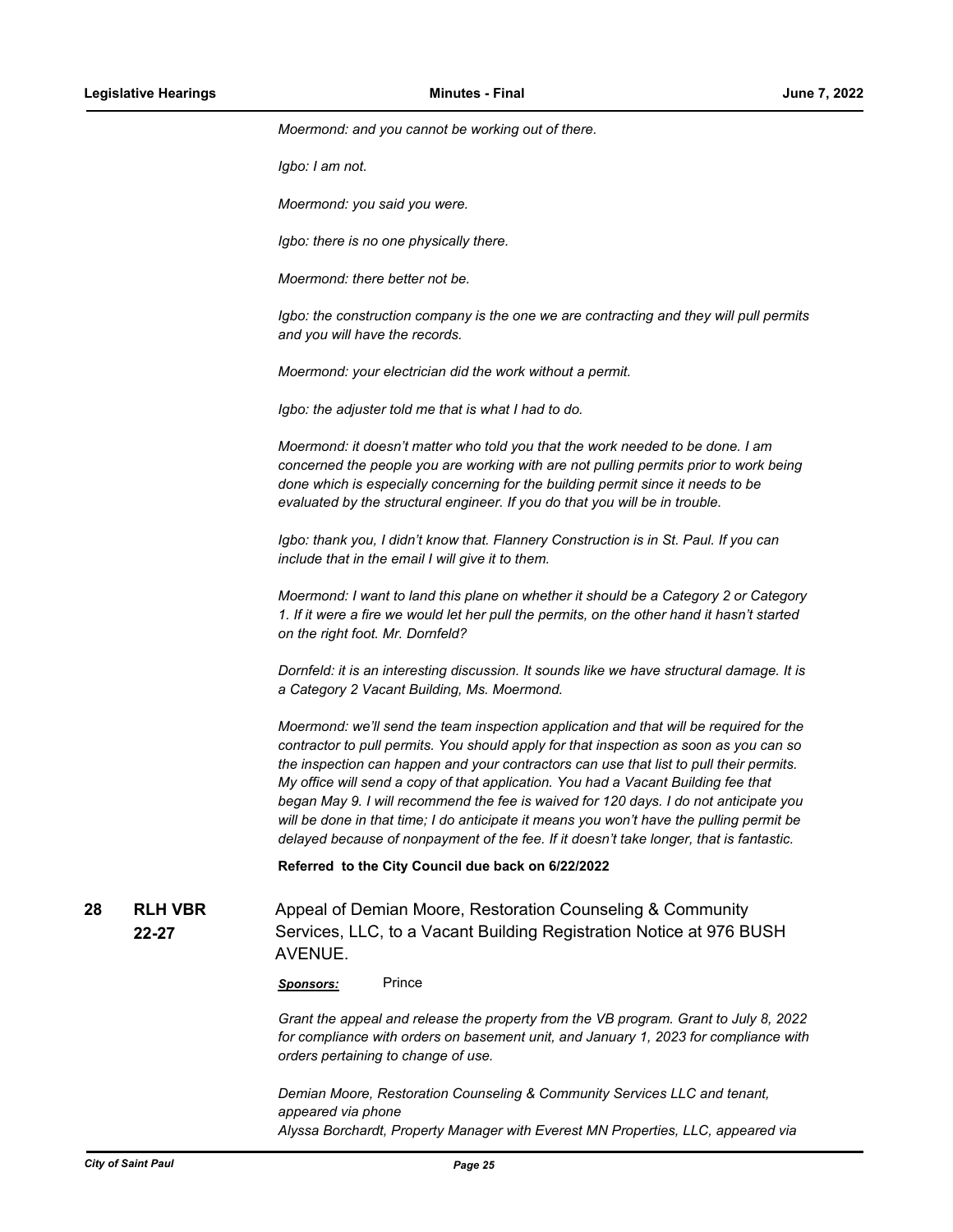## *phone*

*[Moermond gives background of appeals process]*

*Staff report by Supervisor Leanna Shaff: this is a Fire Certificate of Occupancy inspection, a four unit building. Starting back last October we first gained entry. We wrote correction orders in November of 2021. The Responsible Party requested additional time. The inspector was out on leave so I did grant that time. We didn't get back into the building due to a couple of no entries in March and finally did get back in and some repairs were done but still had some flooding down in the lower level. I believe that is in the process of being addressed, but Inspector did Thomas did find a change of use. It was a four unit building and now it was a treatment facility. In that regard it needs to go through a change in use and require a sprinkler system in order to change it to that type of use. I believe Mr. Moore has submitted documentation for a recent bid for what that would take.*

*Moermond: so orders pertaining to the building's current use, we also have an application for its change of use. Yet to be determined are whether sprinklers are required, but that isn't in today's order.* 

*Shaff: right, we wrote to discontinue use or submit something to plan review.*

*Dornfeld: We opened a Category 1 Vacant Building per that revocation by Fire Inspection May 19, 2022. Inspector Hoffman notes it was vacant and secure at time of inspection and the exterior was maintained.* 

*Moermond: tell me what you are looking for today?*

*Moore: some history, going back to what Ms. Shaff mentioned. That business that we began dates back to June of 2021 when we first started looking at the building. It isn't a treatment facility; it would be a "lodging" building to comply with residential clients who are in treatment at a different facility. We didn't have any knowledge of the fact these no entries were occurring as a result of a tenant complaint. The flooding was pretty severe. Those were legitimate concerns. Once that happened it took a few months before anyone responded. They did get access and that unit, the basement, has been empty ever since. Within a couple weeks or months we learned that property manager has left that position and Alyssa came on board, which we didn't know about. We were leasing the other four units; we are not currently leasing that fifth unit. The big thing is the whole change of management and ownership. Two brothers who owned it split up and the one we'd been dealing with left it to the other brother who we didn't know. As soon as Alyssa figured out all of this she got right on it, they've installed rain tiles, sump pump, no flooding with these recent rains. A lot had to do with the fact the prior property manager was very lax. Alyssa is very responsive, she had to piece the pieces together herself too. The change of use is on us, from R2 to R4. We are in touch with Dori Dufresne and we have submitted building plans and we do need a sprinkler system to get a lodging license. In the meantime we had MN Department of Heath inspect those other four units. We have a license for their end of things, aside from the separate City issues. We only lease the four above grade units, and the below grade one is the one causing these issues. We are down the path where we are getting bids on installing the sprinkler system. The history is a little complicated, and there's no denial that there were issues earlier.* 

*Borchardt: I came on board in December.*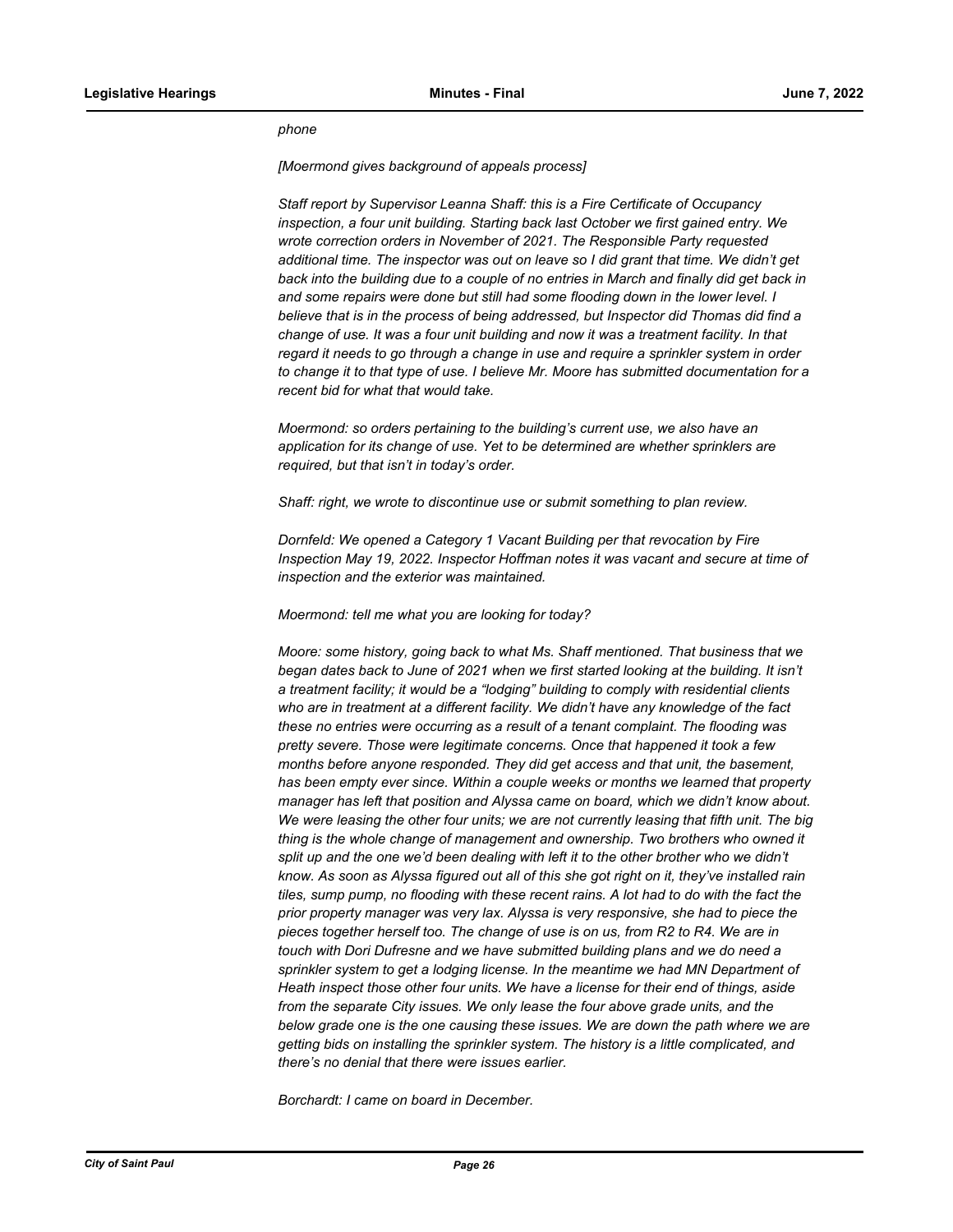*Moermond: it looks like Everest properties has owned since 2018. You represent them, Ms. Borchardt?* 

*Borchardt: I came on board December 16, 2021.*

*Moermond: was it an employee of Everest mismanaging?* 

*Borchardt: I don't know the history.* 

*Moermond: but Everest is your boss, yes?*

*Borchardt: yes.*

*Moore: our relationship has always been with Everest, just 2 different property managers.* 

*Borchardt: the moment I found out anything was going on and due to all this Covid stuff, I got standard in to do the drain tile as quickly as I could. Everyone I was calling had lack of workers. I did my best and again, the history, I can't say what happened previously, I just tried to do what I could. We fixed the doors and did everything we were supposed to. The permit isn't my jurisdiction.*

*Moermond: Ms. Shaff, we have this drain tile reported to be installed and the basement being dealt with and an application for change in use. Have any of your people reviewed the first two items? Any other enforcement actions that should be taken?*

*Shaff: as far as we are concerned they haven't been taken care of because we need documentation and possible permits for installation.*

*Borchardt: I have the email in front of me. I sent all that documentation to James Thomas. I sent it April 19 after he asked for it. It was done in February.* 

*Shaff: I don't have it.* 

*Moermond: can you resend that?*

*Shaff: regardless, we are still dealing with that change of occupancy also. The one bid submitted was \$95,000 so my question is, would that be something we are going to forward with or not?*

*Moermond: I'm going to back up and say the orders don't give a time for compliance on the code analysis portion or discontinuing the unapproved use. Did you intend to say it should be discontinued May 13?*

*Shaff: yes May 13.*

*Moermond: so you wanted formal change of use or discontinued as of May 13. The referral to the Vacant Building program was because it was not compliant. Is that the deal?* 

*Shaff: when I spoke with Mr. Moore we talked this through.* 

*Moermond: so you need time to get that change of use squared away. Sounds like a sprinkler issue to engage. Right now the change of use is making its way through, I*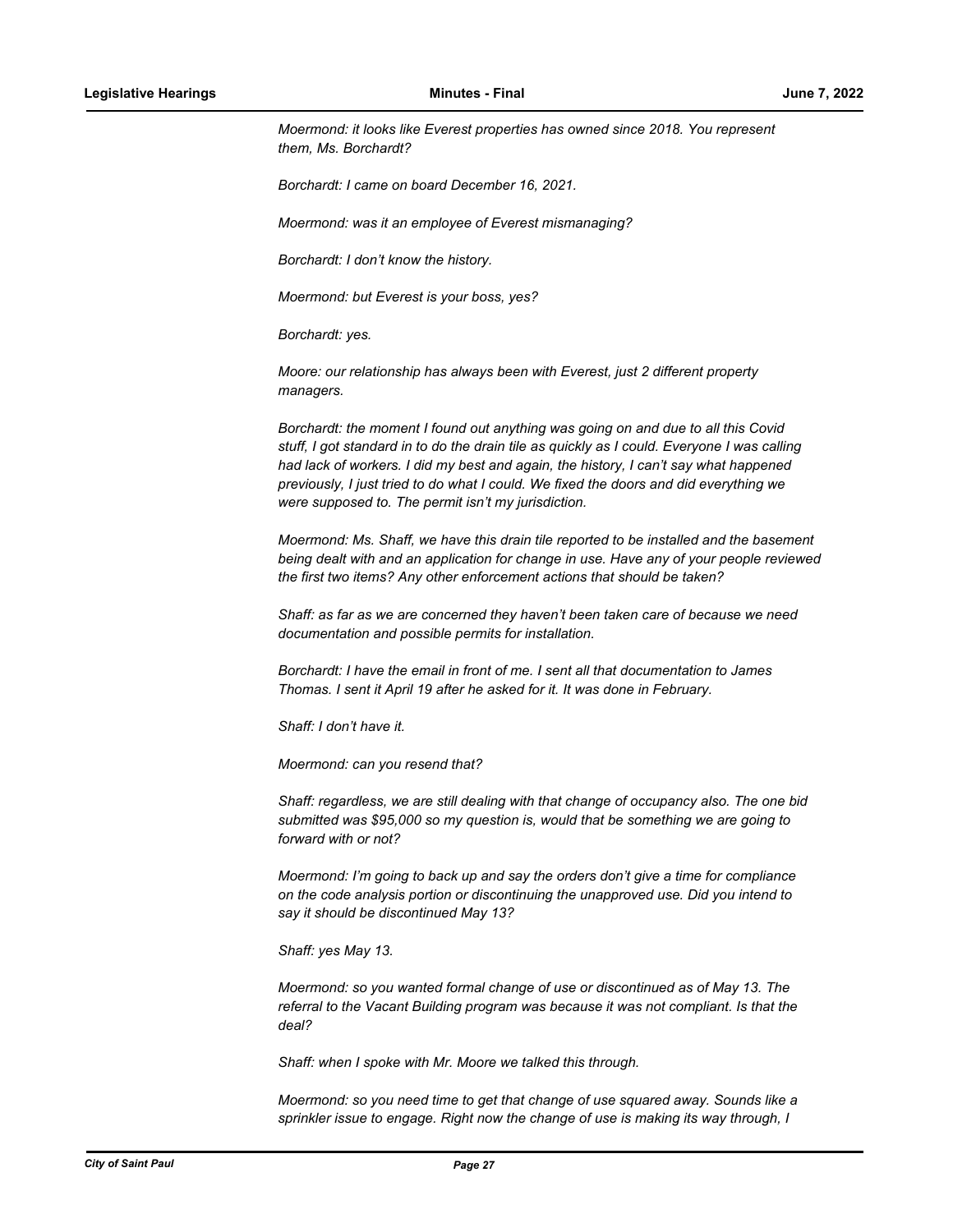*can see the file. If we have the drain tile and basement unit stuff engaged I'm left with a deadline for the change of use being buttoned up or discontinuing its current use.* 

*Moore: so you are saying immediately we need to discontinue the current use.* 

*Moermond: that's not what I'm saying. That's what the orders say. I'm looking at trying to find a reasonable extension for you to get this accomplished. You have it underway which is great, so what is a reasonable length of time to get that change of use or regroup and come into compliance with its current use. I'm thinking the basement issues, I hear they are likely addressed, but I'd put a deadline of January 1, 2023 for the change of use piece.* 

*Borchardt: what am I supposed to do?*

*Moermond: that's up to you. You have until January 1. It must be compliant with its approved use. It is your building. You work with the tenant to figure that out. That is your private decision making. We'll grant the Vacant Building appeal and if they aren't in compliance by the Jan 1 deadline it will be referred again. For the basement we'll give to July 8.*

**Referred to the City Council due back on 6/22/2022**

## **29** [RLH VBR 22-29](http://stpaul.legistar.com/gateway.aspx?m=l&id=/matter.aspx?key=41960) Appeal of Scott Bradley to a Vacant Building Registration Notice at 820 OCEAN STREET.

*Sponsors:* Yang

*PH continued to June 22, 2022 and to refer back to Legislative Hearing July 5, 2022 at 1 pm.* 

*Scott Bradley, owner, appeared via phone Elizabeth Campbell, tenant, appeared via phone*

*[Moermond gives background of appeals process]*

*Staff report by Supervisor Leanna Shaff: this is a Fire Certificate of Occupancy inspection by Inspector Thomas. We have not been able to gain access to the property. This started with a no entry on March 30, April 21, May 25, June 15, and July 20, 2021. It appeared to be unoccupied even through April 29, 2022. We just haven't been able to gain access to do an inspection. Revoked for long term no access and noncompliance.*

*Moermond: why are you appealing and why aren't you appearing for the inspections?*

*Bradley: I had no idea there was inspection.*

*Moermond: you have Cynthia Watson-Meyer in Oakdale as the Fire Certificate of Occupancy Responsible Party.* 

*Bradley: that must be the previous owner. I never got any notice.*

*Moermond: when did you buy the property?*

*Bradley: I closed August 3, 2018.*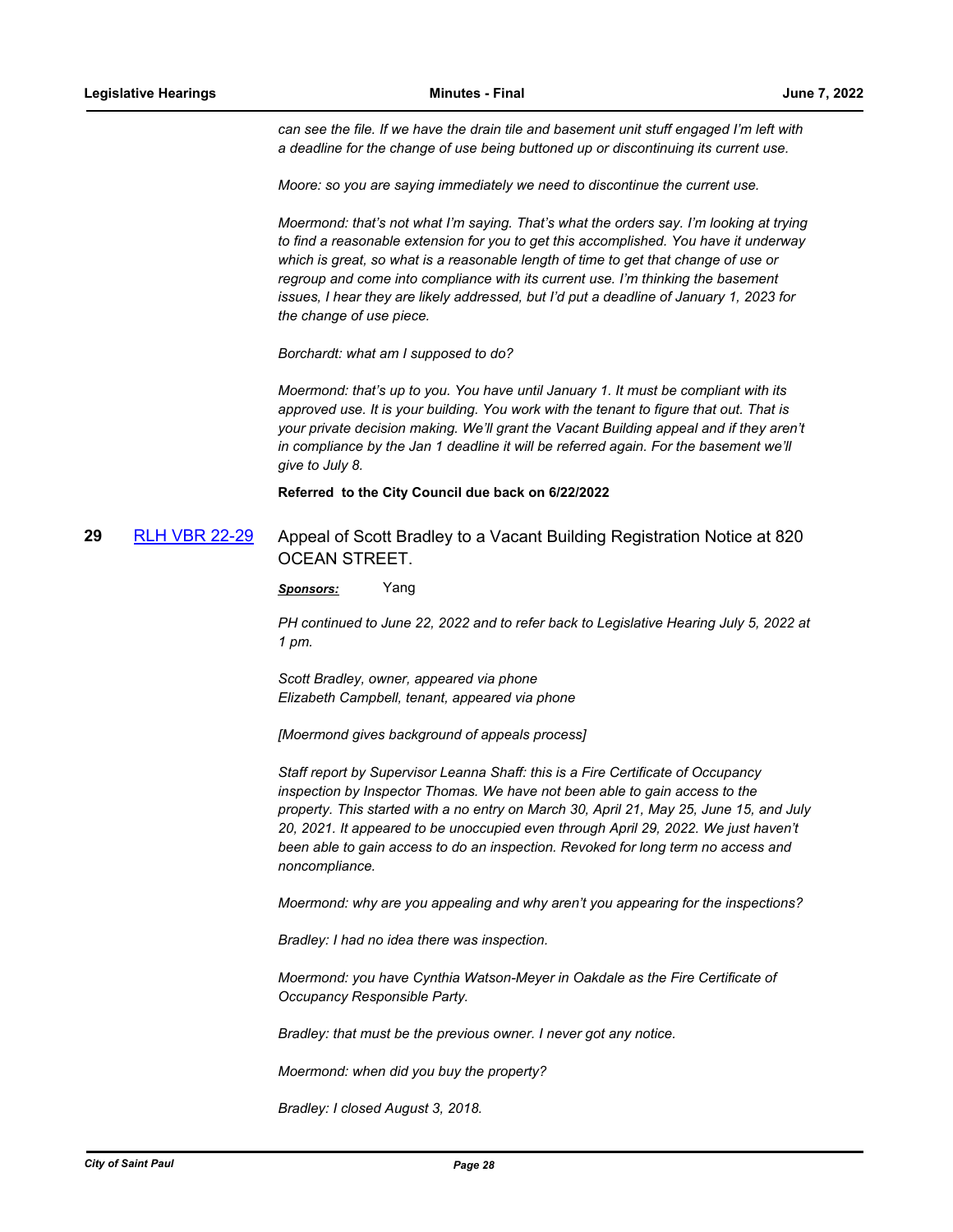*Moermond: did you ever file for a Certificate of Occupancy?* 

*Bradley: I guess I didn't know I had to?*

*Moermond: to have a rental property you need a Certificate of Occupancy. The previous Responsible Party, they continued to be the Responsible Party in our records because you didn't file that paperwork. I'm going to give you a chance to make this right but you have to be present at the inspection. Let's get that application out to Mr. Bradley so he can fill it out right away. We'll lay this over for 4 weeks so inspectors can get out there. Please make sure you're all over that. Then we can talk about where we go from here in a month's time. We'll talk again July 5.* 

*Bradley: ok.*

**Referred to the City Council due back on 6/8/2022**

# **30** [RLH VBR 22-28](http://stpaul.legistar.com/gateway.aspx?m=l&id=/matter.aspx?key=41937) Appeal of Macy Anderson o/b/o Charles Bastel to a Vacant Building Registration Requirement at 1372 VICTORIA STREET NORTH.

*Sponsors:* Brendmoen

*Layover to LH June 14, 2022 at 1 pm (unable to reach property rep).* 

*Voicemail for Macy Anderson left at 2:34: this is Marcia Moermond from St. Paul City Council calling you about the appeal for Charles Bastel at 1372 Victoria St N of the Vacant Building registration. We'll try you back later this afternoon.* 

*Voicemail for Macy Anderson left at 3:13: this is Marcia Moermond from St. Paul City Council calling you again about the appeal of the Vacant Building registration for 1372 Victoria Street North. I'm going to schedule this for one week out from today, we'll talk again June 14 between 1 and 2:30. If there is a different number please provide that to Ms. Mai Vang at 651-266-8563.*

**Laid Over to the Legislative Hearings due back on 6/14/2022**

**RLH VBR 22-30 31 RLH VBR** Appeal of Noah Chappell to a Vacant Building Registration Requirement at 922 WOODBRIDGE STREET.

*Sponsors:* Thao

*Waive VB fee 90 days (to August 26, 2022) to have Fire C of O reinstated. Allow permits to be pulled.* 

*Alexsandra Felt, Property Manager, appeared via phone*

*[Moermond gives background of appeals process]*

*Staff report by Supervisor Leanna Shaff: this is the third time for noncompliance. It has been revoked for long-term noncompliance after 2 extensions. Referred to Vacant Building as a Category 2.* 

*Staff report by Supervisor Matt Dornfeld: May 24, 2022 I opened a Category 2 Vacant Building. House was vacant and secured. There was a sheriff's notice to vacate on the door. I took a photo and put it in the file. The Chain-link fence is in rough shape, took a photo of that. Placarded the building. Yard looks good.*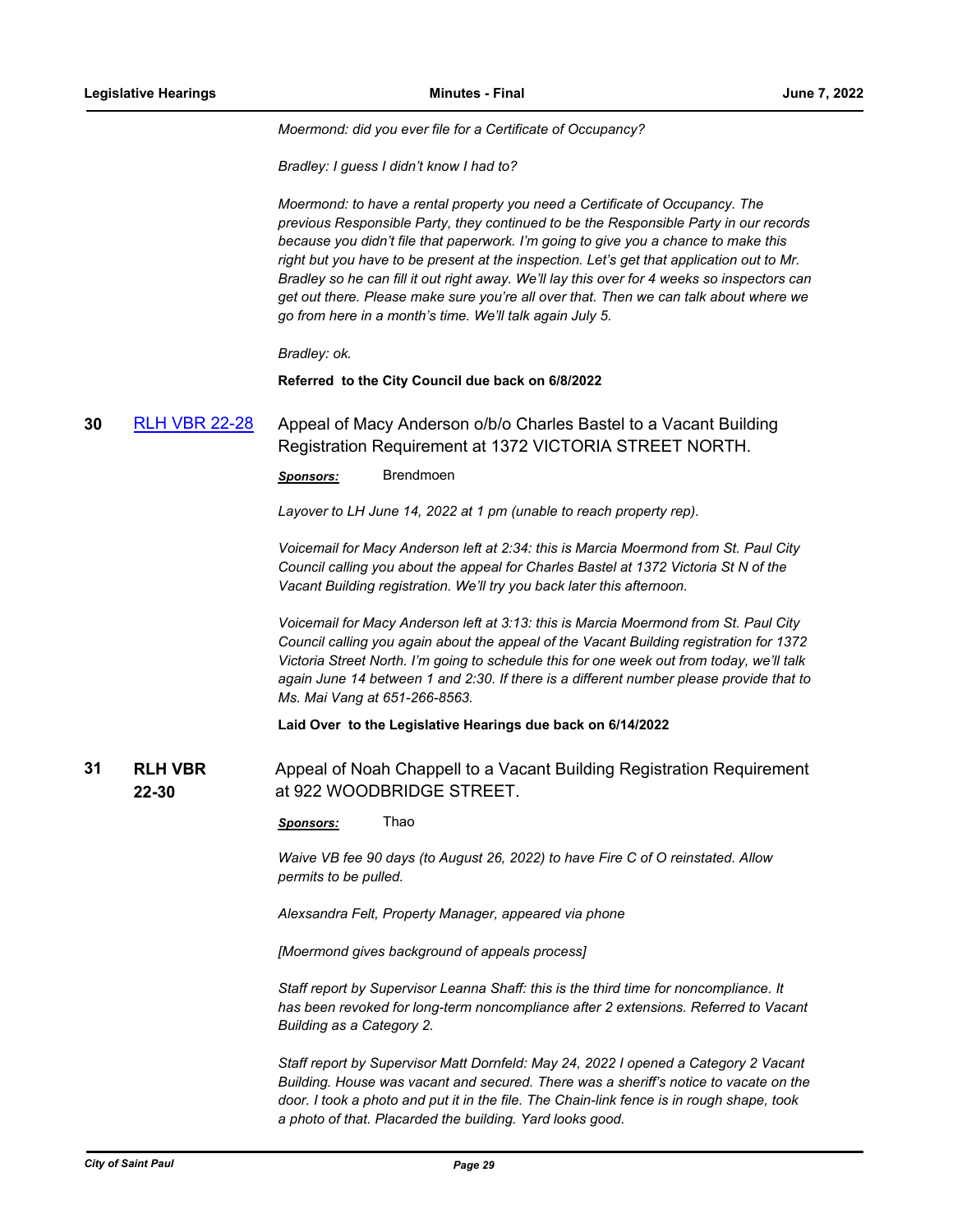*Felt: I'm representing the owner because he wants to fight the Vacant Building deal because he wants to get it up and running as quickly as possible. He feels the \$2,600 charge will financially impact the ability to get it back online. I know the water is still not on but should be back on June 21 when the plumbers are going out to repair the plumbing. Once that happens the cleaner and contractor can go in and perform the repairs.* 

*Moermond: we've been pretty generous on this. Why should we continue to be so generous?*

*Felt: there was a lot more damage than even on that original list. Even if we did just the items on the list they wouldn't' certify it. There has to be a certain order, we can't repair the walls because we need to wash down every single wall before we can remove the cracks and those sorts of things. That can't happen until the water is fixed, and the earliest they can go out is the 21.*

*Moermond: I heard this case in October of 2021.* 

*Felt: the list that I was given in February is a different list from the fall. We did pass reinspection in the fall. This new list was because Torrance personally happened to drive by and it looked crazy because of the people living there, and the things that needed to happen with the people living there. That's where we are at.* 

*Moermond: so if I compare the lists they are different. There is no carryover. They issued their certificate is what you are saying.*

*Shaff: I haven't compared the lists. I do know there are added items. When there are added items, as you say, you need to get your Fire Certificate of Occupancy back. We would put those on there.* 

*Moermond: why was the water off?*

Felt: there were leaks everywhere. The water pressure is supposed to be being *addressed as well.* 

*Moermond: it just keeps getting worse and worse is what you are saying.*

*Felt: I know. He wants to get it back up to par. He understands where he is at is not where it needs to be. I'm on the same page as you guys. This house is a nightmare for me. I wish it was done now. One guy flat out told me no, he wouldn't even work on it.* 

*Moermond: I'm willing to give you a narrow window of time, I've kind of had it. You went into the program May 26; you have until August 26 with no Vacant Building fee to get that work done. I expect to see a rehab permit pulled. I want that pulled and inspected. I* expect a plumbing permit. So on condition of those things happening; at the end of *that time period and nothing happens you will become a Category 2 Vacant Building and require a Code Compliance Inspection and have the Vacant Building fee. There's a big carrot and I won't entertain additional extensions. Are we clear?*

*Felt: yes ma'am. Very clear.*

**Referred to the City Council due back on 6/22/2022**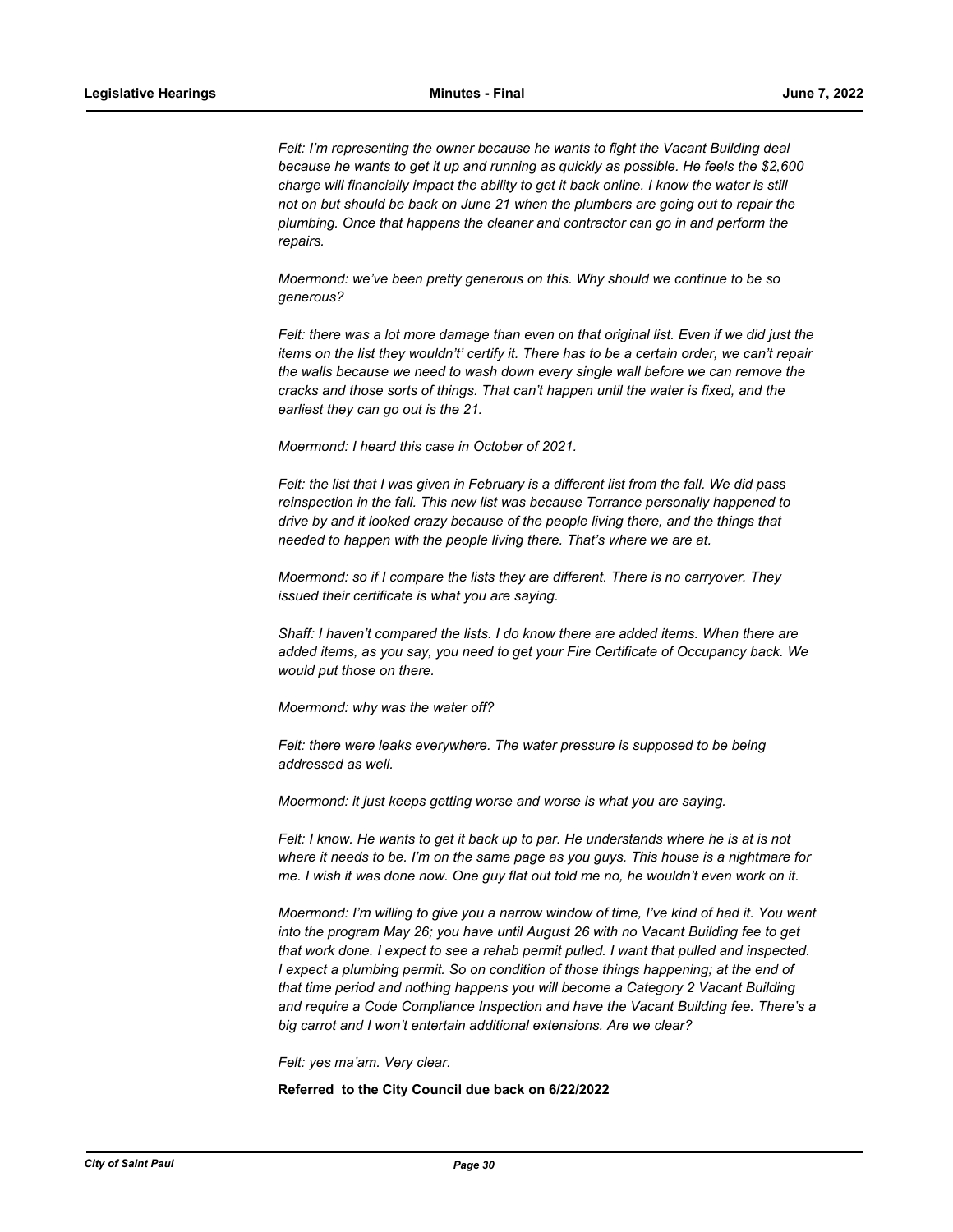## **2:00 p.m. Hearings**

## **Fire Certificates of Occupancy**

**RLH FCO 22-42 32 RLH FCO** Appeal of Janet Rudie to a Fire Inspection Correction Notice at 1839 IVY AVENUE EAST.

*Sponsors:* Yang

*Grant to June 24, 2022 for compliance.* 

*Janet Rudie, owner, appeared via phone*

*[Moermond gives background of appeals process]*

*Staff report by Supervisor Leanna Shaff: This isa Fire Certificate of Occupancy inspection started by Inspector Ganzel. August of 2021 he received an email in response to an appointment letter that the property owners are selling and the TISH was done in July 2021. He agreed that he wouldn't look at it for 3 months, hoping to*  sell. In November it had still not sold, the TISH was still on file. He agreed again to put *it out for 3 more months. He did make an appointment letter for March 16, 2022. He went to the property and there was no answer. He called the Responsible Party, who called the tenant with no answer. The property was since reassigned to inspector Der Vue. We have inspected with 10 deficiencies. The latest inspection the Responsible Party called to cancel for the resinspection saying they were going to sell. Inspector Vue relayed the orders go with the property and do need to be corrected. We are not willing to give it more time with the deficiencies as we have already passed our typical time of compliance. We do have a lot of outlets that don't work, chipping paint, windows. Most of it does seem to be electrical work.*

*Rudie: we have not sold the property. We are in escrow with a closing on or before June 30. That hasn't been exactly set. It was sold to a real estate investor who does know and have a copy of the inspection report. He will take care of those items. The reason for the appeal was just to allow us time to get it sold and communicate that list to the new owner.*

*Moermond: is it occupied?*

*Rudie: the tenants did move out a week ago. It is not currently occupied. We did have a purchase agreement on the property last May and the tenant's refused to move out. I did initiate eviction but talking to a lawyer, although in violation of several lease items, chances were high we wouldn't win. We did cancel it and that initiated the TISH last year. We were informed they wouldn't move out so the TISH was done the day before. We did fix the items on that list. Hardwired smoke detectors were added, the delay for that was related to the tenants moving out.* 

*Moermond: so the house is empty. And I see looking at yesterday's TISH report there are a number of hazardous items, electrical in nature.* 

*Rudie: I haven't seen that yet. The new buyer will address those items, per the purchase agreement.*